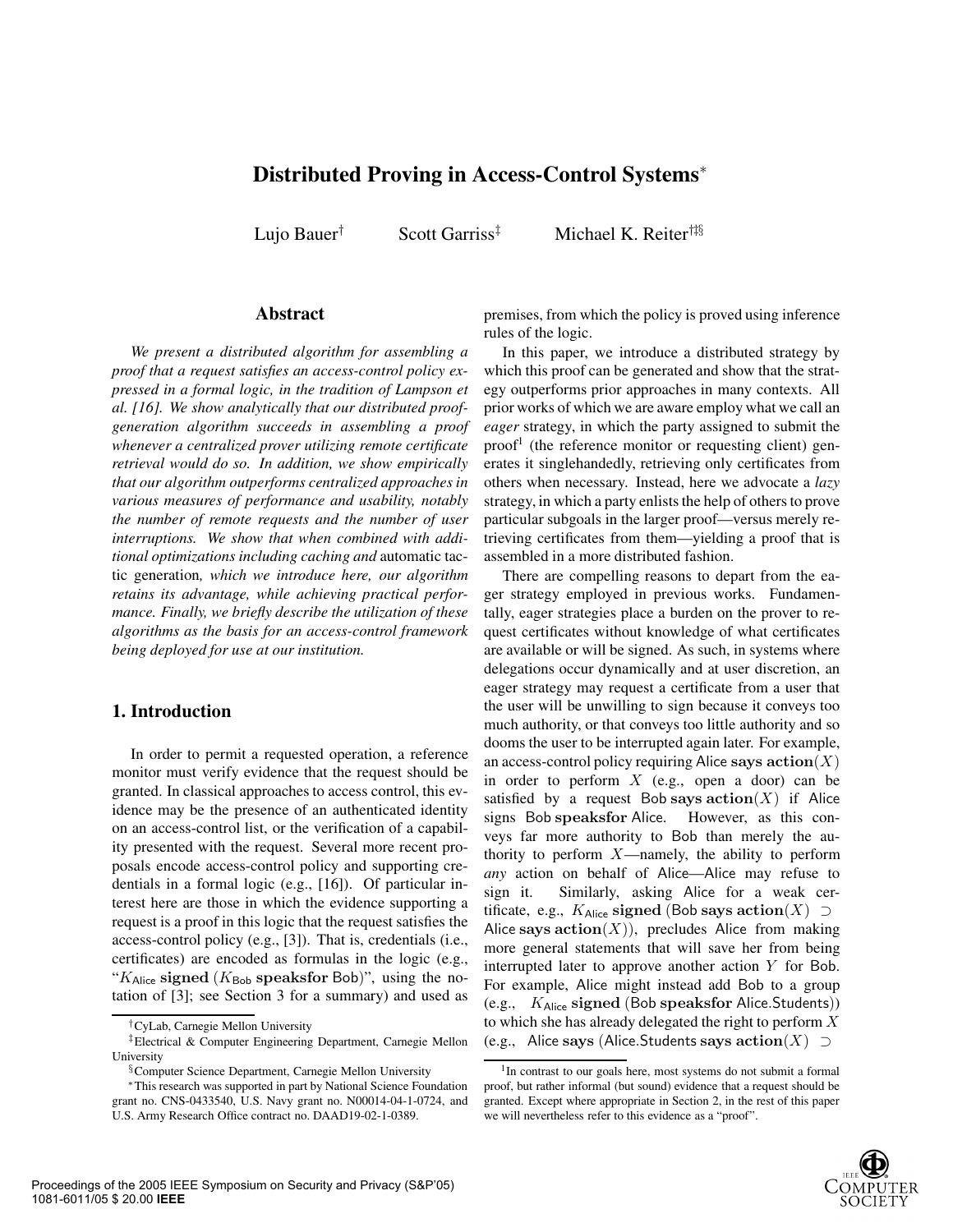Alice **says**  $\text{action}(X)$ ) as well as other actions. From this, Alice's device can then assemble a *proof* of Alice **says** (Bob **says action**(X) <sup>⊃</sup> Alice **says**  $\arctan(X)$ ), which is exactly what was needed. More importantly, Alice need not be contacted the next time Bob needs to prove access to a resource to which Alice.Students are authorized.

As such, we advocate a distributed ("lazy") proving strategy, whereby (continuing our example) Bob asks Alice to prove the subgoal (Alice **says** (Bob **says action**(X) <sup>⊃</sup> Alice **says action**(X))). In addition to permitting Alice more flexibility in choosing how to prove this (if she chooses to at all), we show empirically that this approach can have significant performance and usability benefits in a system that uses a tactical theorem prover to assemble this proof. In particular, we demonstrate using an access-control policy for physical access at our institution that the lazy approach we advocate achieves significantly better performance and usability in natural measures, including the number of messages sent and the number of interruptions to users. We also describe extensions to lazy proving that further improve these measures, even when compared to the same improvements applied to an eager strategy, and reduce overheads to practical levels. While some of these extensions, notably caching, have been explored elsewhere, we demonstrate that caching must be used in unintuitive ways to achieve its potential, and we further introduce a novel and more effective optimization called *automatic tactic generation*. These empirical improvements are achieved despite the fact—which we prove here—that our lazy strategy will always succeed in completing a proof when the eager approach would.

Our motivation for pursuing this work is a system that we are presently implementing at our institution to build a robust and secure authorization device from a standard converged mobile device ("smartphone"). In the context of this paper, each phone is equipped with a tactical theorem prover for generating proofs of authorization to access resources, which in our testbed include computer accounts and physical rooms. At the time of this writing, we are equipping a new building on campus to control access to over 25,000 square feet of space, including over 60 doors, as well computer accounts and other virtual resources for persons occupying this space. The algorithms described here are central to this testbed.

The remainder of this paper is structured as follows. We discuss related work in Section 2. We cover background in access-control logics and tactical theorem proving in Section 3. We detail our approach to distributed proof generation in Section 4. We evaluate our approach empirically and introduce optimizations including caching and automatic tactic generation in Section 5. We conclude in Section 6.

# **2. Related Work**

Distributed authorization has received considerable attention from the research community. Much of the related research, however, revolves around formalizing and analyzing the expressive power of authorization systems (c.f., [1, 3, 12, 17]), and only a fraction of it addresses the practical details and strategies for distributing and collecting certificates.

**Taos** The Taos operating system made two main contributions to distributed access control [23]: its accesscontrol mechanism was inspired by a formal logic [2, 16]; and its access-control mechanism was built in at the OS, rather than application, level. The former quality inspired a greater degree of trust in the well-foundedness, and therefore correctness, of the implementation. The latter allowed the notion of identity to be embedded at a lower level, making it easier, for example, to reason about the security of communication channels within the OS.

In Taos, authority is initially derived from login credentials, and then partially or fully delegated via secure channels to other processes. A credential manager builds, checks, and stores the credentials as they are passed around. An authentication agent determines whether a requesting process has the right to execute a particular action by querying the credential manager and referring to access-control lists (ACLs). A trusted certification authority (CA) maintains the mappings between cryptographic keys and the names used in ACLs. Reasoning about credentials is performed locally by the credential manager, and there are no provisions for identifying and locating missing credentials.

**PolicyMaker and KeyNote** PolicyMaker [7] is a trustmanagement framework which blurs the distinction between policies and credentials by expressing them both as (possibly signed) programs. Determining whether a policy is satisfied involves executing the policy and the supplied credentials. Execution is local to the entity that is trying to verify whether a request is valid.

In the general case, allowing credentials to include arbitrary programs causes the evaluation of these credentials to become potentially intractable. However, by imposing constraints on credentials (in particular, by requiring each to be executable in polynomial time, monotonic, and authentic) it is possible to specify a polynomial-time algorithm for determining whether a set of credentials satisfies a policy [8]. These and other constraints led to the creation of KeyNote [6], which refines the ideas of PolicyMaker into a more practical system.

Although credentials contain code to be executed and can be authored by different entities, the credentials are

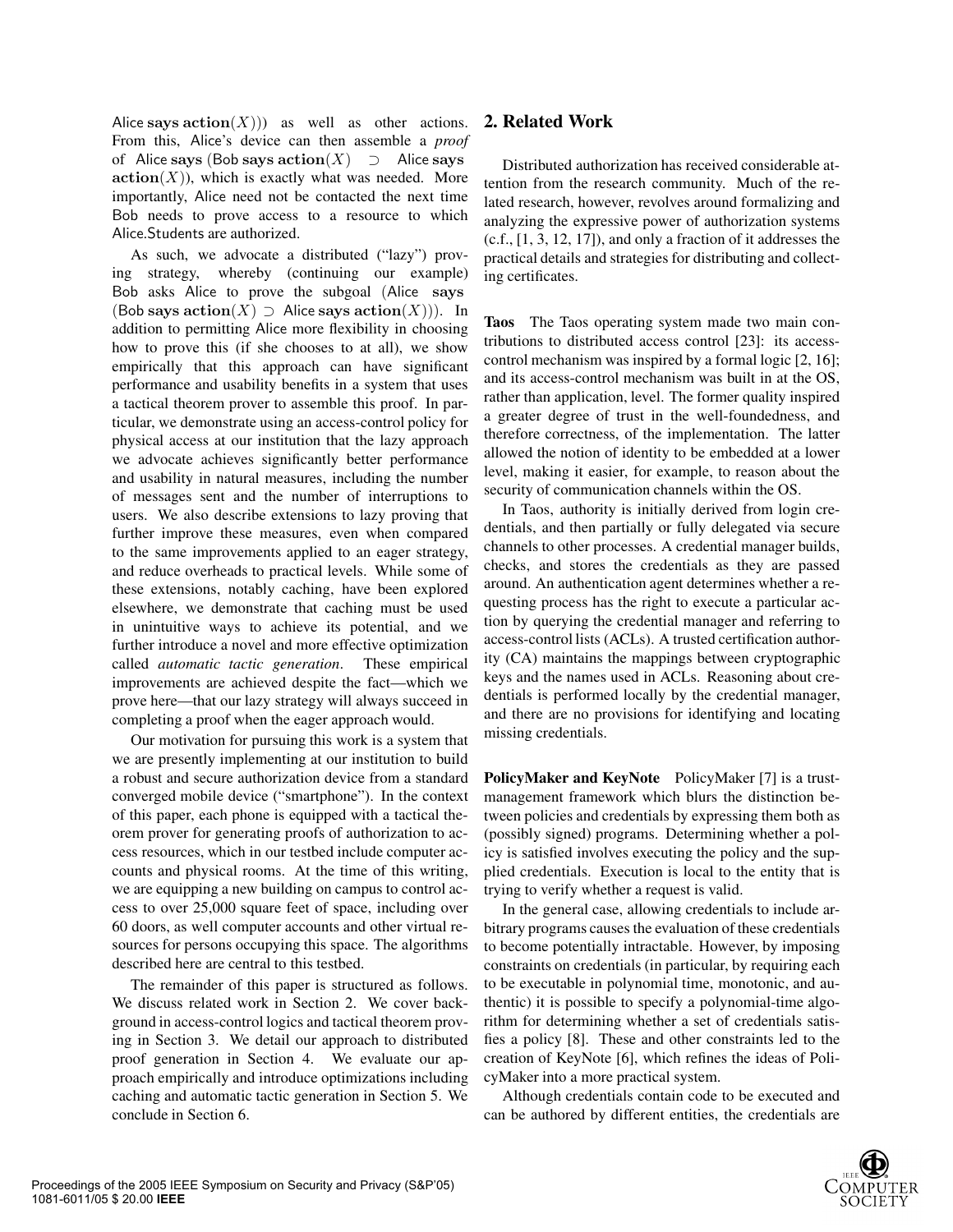all collected by and executed in the local environment of the entity that is evaluating a policy. Hence, at evaluation time a credential cannot take advantage of any specialized knowledge present in the environment of the node on which the credential originated. No provision is built into PolicyMaker to automatically collect credentials as they are needed. In fact, generalizing credentials in the style of PolicyMaker may as a side effect make it more difficult to determine how to go about locating a missing credential.

**SD3 and QCM** SD3 [15] is a trust-management system that further develops the idea of automatically distributing and fetching certificates that was introduced in QCM [14]. SD3 is implemented as middleware, shielding users from the details of using cryptographic primitives and certificate distribution. Unlike most other distributed authorization systems, but similarly to our approach, it produces easily verifiable proofs of access—this makes it possible for a potentially complex credential-collection algorithm to reside outside of the system's TCB. An SD3 query evaluator automatically fetches remote certificates needed to fulfill access requests. In addition, it allows certificates to be requested using wildcards and caches remote certificates after they have been fetched. In this paper we investigate more powerful methods for fetching the needed certificates while allowing the authors of the certificates more control over which certificates are used.

**Placeless Documents** Balfanz et al. have developed a distributed access-control infrastructure for Java applications [4], one of the first implemented systems to be built around a sound formal core. Requests to access resources are accompanied by certificates that can be used to verify the validity of the request. The system does not specify, however, how certificates are collected or how a requester determines which certificates should be attached to a particular request; this is a focus of the present paper. Once a certificate is transmitted, it is cached by the recipient.

**Proof-Carrying Authorization** Appel and Felten [3] proposed a distributed authorization framework that uses a higher-order logic as a language for defining arbitrary application-specific access-control logics. The underlying higher-order logic allows the application-specific logics to be remarkably expressive. At the same time, proofs of access constructed in any such application-specific logic can easily be verified by a simple, general checker. Bauer et al. [5] used this framework to develop an access-control system for regulating access to web pages. Their system also included a mechanism for automatically fetching and caching certificates needed to construct proofs of access. Like SD3, this system implements only a simple certificate-retrieval strategy, upon which we improve here.

**SPKI/SDSI** SPKI 2.0 [13], a merger of the SPKI [12] and SDSI [21] efforts, is a digital-certificate scheme that inherits the binding of privileges to keys proposed in SPKI and the local names of SDSI. SPKI certificates are represented as tuples, and can bind names to keys, names to privileges, and privileges to keys. The authorization process for SPKI involves verifying the validity of certificates, translating the uses of names to a canonical form, and computing the intersection of the privileges described in authorization tuples.

SPKI has recently been implemented as an accesscontrol mechanism for web pages [9, 19]. In the implemented system, the web server presents a web browser with the ACL protecting a requested page. It is the browser's responsibility to provide the server with a set of certificates which can be used to verify the browser's authority. Efficient algorithms for selecting such a set of certificates from a local cache have been proposed [10, 11] and extended to retrieve certificates from a distributed credential store [18]; however, in each case the algorithm for selecting this set is executed locally by the browser.

# **3. Background**

To be able to precisely discuss the constructions of proofs of access, we first need to define a logic that will allow us to describe our access-control scenarios. The access-control logic we will use is straightforward and developed in the style of Lampson et al. [16]. However, we emphasize that our techniques are not specific to this logic.

# **3.1. Access-Control Logic**

Our access-control logic is inhabited by terms and formulas. The terms denote principals and strings, which are the base types of our logic.

The **key** constructor elevates strings representing public keys to the status of principals. For example, if pubkey is a particular public key, then **key**(pubkey) is the principal that corresponds to that key.

Principals may want to refer to other principals or to create local name spaces—this gives rise to the notion of compound principals. We will write Alice.secretary to denote the principal whom Alice calls "secretary."

More formally, the terms of our logic can be described as follows:

$$
\begin{array}{rcl}\nt & ::= & s \mid p \\
p & ::= & \mathbf{key}(s) \mid p.s\n\end{array}
$$

where  $s$  ranges over strings and  $p$  principals.

The formulas of our logic describe principals' beliefs. If Alice believes that the formula  $F$  is true, we write

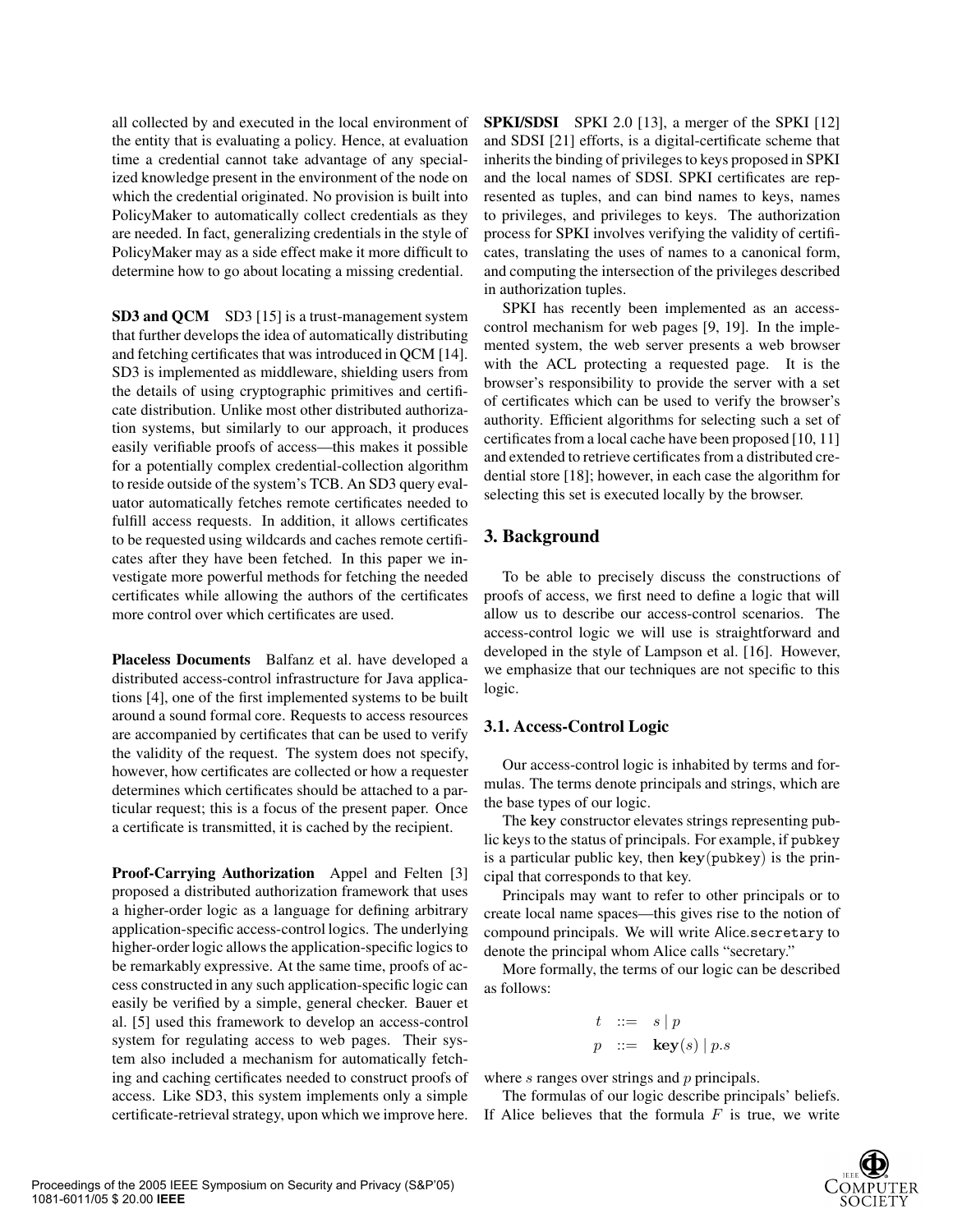Alice says  $F$ . To indicate that she believes a formula  $F$  is true, a principal signs it with her private key—the resulting sequence of bits will be represented with the formula pubkey **signed** F.

To describe a resource that a client wants to access, we introduce the **action** constructor. The first parameter to this constructor is a string that describes the resource. To allow for unique resource requests, the second parameter of the **action** constructor is a nonce. A principal believes the formula **action**(resource, nonce) if she thinks that it is OK to access resource during the session identified by nonce. We will usually omit the nonce in informal discussion and simply say **action**(resource).

Delegation is described with the **speaksfor** and **delegate** predicates. The formula Alice **speaksfor** Bob indicates that Bob has delegated to Alice his authority to make access-control decisions about any resource. **delegate**(Bob, Alice, resource) transfers to Alice only the authority to access the particular resource called resource.

The formulas of our logic are described by the following syntax:

$$
\begin{array}{rcl} \phi & ::= & s \text{ signed } \phi' \mid p \text{ says } \phi' \\ \phi' & ::= & \text{action } (s, \, s) \mid p \text{ speakersfor } p \mid \\ & & \text{delegate}(p, p, s) \end{array}
$$

where *s* ranges over strings and *p* principals.

Note that the **says** and **signed** predicates are the only formulas that can occur at top level.

The inference rules for manipulating formulas are also straightforward (see Appendix A). For the purposes of illustration, we present the SPEAKSFOR-E rule, which allows principals to exercise delegated authority.

$$
\frac{A \text{ says } (B \text{ speakers for } A) \quad B \text{ says } F}{A \text{ says } F}
$$
 (SPEAKSFOR-E)

#### **3.2. Tactical Theorem Provers**

To gain access to a resource controlled by Bob, Alice must produce a proof of the formula Bob **says action**(resource). To generate such proofs automatically, we use a theorem prover.

One common strategy used by automated theorem provers, and the one we adopt here, is to recursively decompose a goal (in this case, the formula Bob says  $action(resource)$  into subgoals until each of the subgoals can be proved. Goals can be decomposed by applying inference rules. For example, the SPEAKSFOR-E rule allows us to prove Bob **says action**(resource) if we can derive proofs of the subgoals Bob **says** (Alice **speaksfor** Bob) and Alice **says action**(resource).

Attempting to prove a goal simply by applying inference rules to it often leads to inefficiency or even nontermination. Instead of blindly applying inference rules, *tactical theorem provers* use a set of tactics to guide their search. Roughly speaking, each tactic corresponds either to an inference rule or to a series of inference rules. Each tactic is a tuple  $(P, q)$ , where P is a list of subgoals and  $q$  the goal that can be derived from them. Each successful application of a tactic yields a list of subgoals that remain to be proved and a substitution that instantiates the free variables of the original goal. Suppose, for example, that the SPEAKSFOR-E inference rule was a tactic which we applied to Bob **says action**(resource). In this tactic the names of principals are free variables (i.e., A and B rather than Bob and Alice), so the produced substitution list would include the substitution of Bob for the free variable  $A$  (Bob/ $A$ ). A certificate is represented as a tactic with no subgoals; we commonly refer to such a tactic as a fact. In practice, facts would only be added to the set of tactics after verifying the corresponding digital certificate.

# **4. Distributed Proof Generation**

#### **4.1. Proving Strategies**

In traditional approaches to distributed authorization, credentials are distributed across multiple users. A single user (either the requester of a resource or its owner, depending on the model) is responsible for proving that access should be allowed, and in the course of proving the user may fetch credentials from other users. All users except for the one proving access are passive; their only responsibility is to make their credentials available for download.

We propose a different model: each user is both a repository of credentials and an active participant in the proof-generation process. In this model, a user who is generating a proof is now able to ask other users not only for their certificates, but also to prove for him subgoals that are part of his proof. Each user has a tactical theorem prover that he uses to prove both his own and other users' goals. In such a system there are multiple strategies for creating proofs.

**Eager** The traditional approach, described above, we recast in our environment as the *eager* strategy for generating proofs: a user eagerly keeps working on a proof until the only parts that are missing are credentials that she can download. More specifically to our logic, to prove that she is allowed access to a resource controlled by Bob, Alice must generate a proof

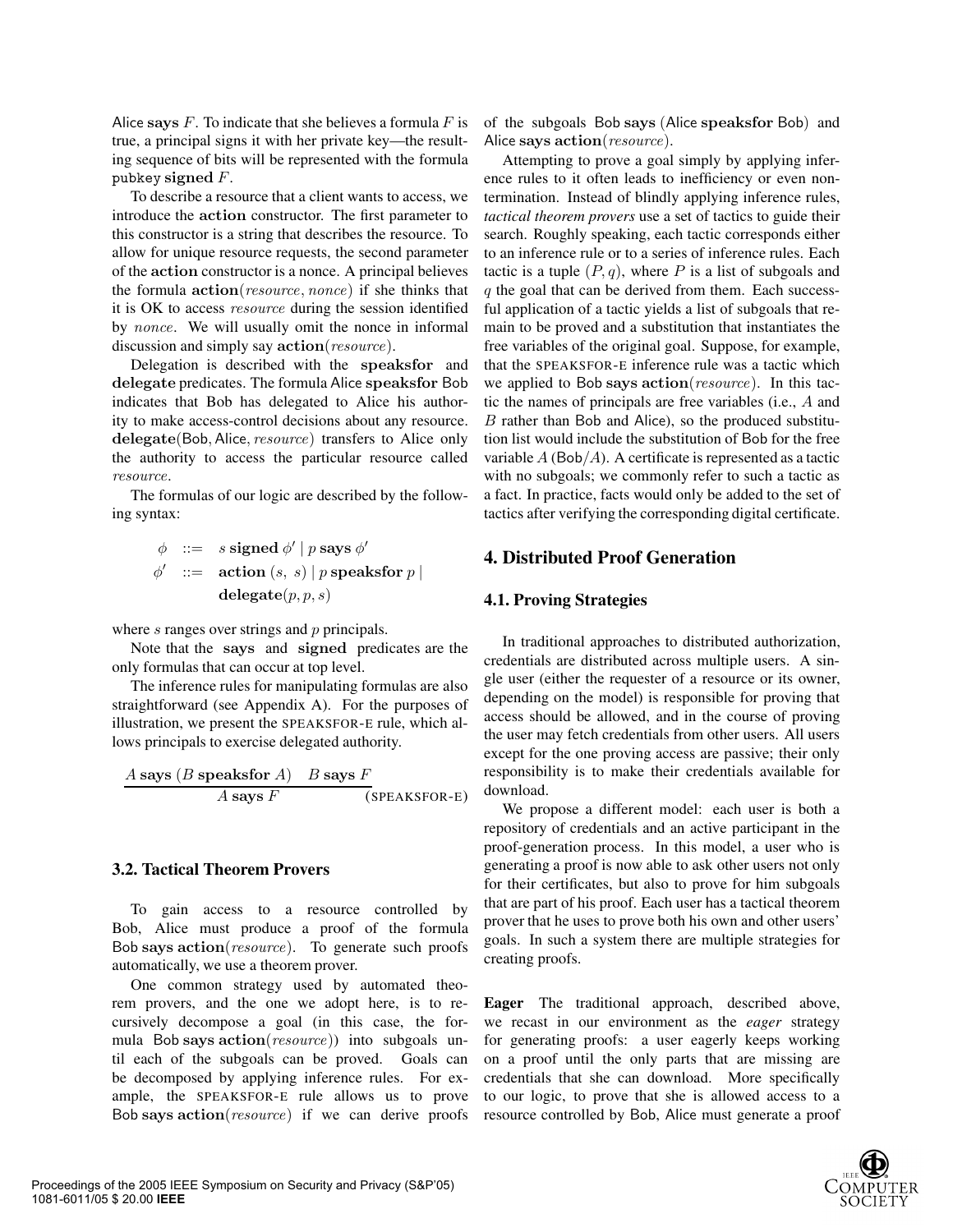of the formula Bob **says action**(resource). The eager approach is for Alice to keep applying tactics until the only subgoals left are of the form A **signed** F and then query the user A for the certificate A **signed** F. In Alice's case, her prover might suggest that a simple way of generating the desired proof is by demonstrating Bob **signed action**(resource), in which case Alice will ask Bob for the matching certificate. For nontrivial policies, Alice's prover might not know of a particular certificate that would satisfy the proof, but would instead try to find any certificate that matches a particular form. For example, if Bob is unwilling to provide Alice with the certificate she initially requested, Alice might ask him for any certificates that match Bob **signed** (A **speaksfor** Bob), indicating that Bob delegated his authority to someone else. If Bob provided a certificate Bob **signed** (Charlie **speaksfor** Bob), Alice's prover would attempt to determine how a certificate from Charlie would let her finish the proof.

**Lazy** An inherent characteristic of the eager strategy is that Alice's prover must *guess* which certificates other users might be willing to contribute. The guesses can be confirmed only by attempting to download each certificate. In any non-trivial security logic (that is, almost any logic that allows delegation), there might be many different combinations of certificates that Bob and others could contribute to Alice that would allow her to complete the proof. Asking for each of the certificates individually is very inefficient. Asking for them in aggregate is impractical—for example, not only might a principal such as a certification authority have an overwhelming number of certificates, but it's unlikely that a principal would always be willing to release *all* of his certificates to anyone who asks for them.

With this in mind, we propose the *lazy* strategy for generating proofs. Recall that credentials (A **signed** F) imply beliefs (A **says** F). The typical reason for Alice to ask Bob for a credential Bob **signed** F is so that she could use that credential to demonstrate that Bob has a belief that can lead to Alice being authorized to perform a particular action. Alice is merely guessing, however, that this particular credential exists, and that it will contribute to a successful proof.

The lazy strategy is, instead of asking for Bob **signed** F, to ask Bob to *prove* Bob **says** F. From Alice's standpoint this is a very efficient approach: unlike in the eager strategy, she won't have to keep guessing how (or even whether) Bob is willing to prove Bob **says** F; instead she will get the subproof (or a negative answer) with exactly one request. From Bob's standpoint the lazy approach also has clear advantages: Bob knows what certificates he has signed, so there is no need to guess; he simply assembles the relevant certificates into a proof. Additionally,

Bob is able to select certificates in a manner that conveys to Alice exactly the amount of authority that he wishes. This is particularly beneficial in an interactive system, in which Bob the person (as opposed to Bob the network node) can be asked to generate certificates on the fly.

In the lazy strategy, then, as soon as Alice's theorem prover produces a subgoal of the form A **says** F, Alice asks the node A (in the above example, Bob) to prove the goal for her. In other words, Alice is lazy, and asks for assistance as soon as she finds a subgoal that might be more easily solved by someone else. In Section 5 we demonstrate empirically the advantages of the lazy strategy.

Our prover assumes a cooperative environment in which a malicious node may easily prevent a proof from being found or cause a false proof to be generated. Our system adopts the approach of prior work (e.g., [3, 15]), in which the reference monitor verifies the proof before allowing access, which means that these attacks will merely result in access being denied.

### **4.2. A General Tactical Theorem Prover**

We introduce a proving algorithm that, with minor modifications, can produce proofs in either a centralized (all certificates available locally) or distributed manner (each node knows all of the certificates it has signed). The distributed approach can implement either the eager or the lazy strategy. We will use this algorithm to show that both distributed proving strategies will successfully produce a proof in all cases in which a centralized prover can produce a proof.

Our proving algorithm, which is derived from a standard backchaining algorithm (e.g., [22, p.288]), is shown in Figure 1. The proving algorithm, bc-ask, takes as input a list of goals, and returns either failure, if all the goals could not be satisfied, or a substitution for any free variables in the goals that allows all goals to be satisfied simultaneously. The algorithm finds a solution for the first goal and recursively determines if that solution can be used to produce a global solution. bc-ask proves a goal in one of two fashions: locally, by applying tactics from its knowledge base (Figure 1, lines 15–20); or remotely, by iteratively asking for help (lines 10–14).

The helper function subst takes as parameters a substitution and a formula, returning the formula after replacing its free variables as described by the substitution. compose takes as input two substitutions,  $\theta_1$  and  $\theta_2$ , and returns a substitution  $\theta'$  such that subst $(\theta', F)$  = subst $(\theta_2,$ subst( $\theta_1$ , F)). rpc<sub>l</sub> takes as input a function name and parameters and returns the result of invoking that function on the machine with address  $l$ . We assume that the network does not modify or delete data, and that all messages arrive in a finite amount of time. unify takes as input two formulas,  $F_1$  and  $F_2$ , and determines if a substitution

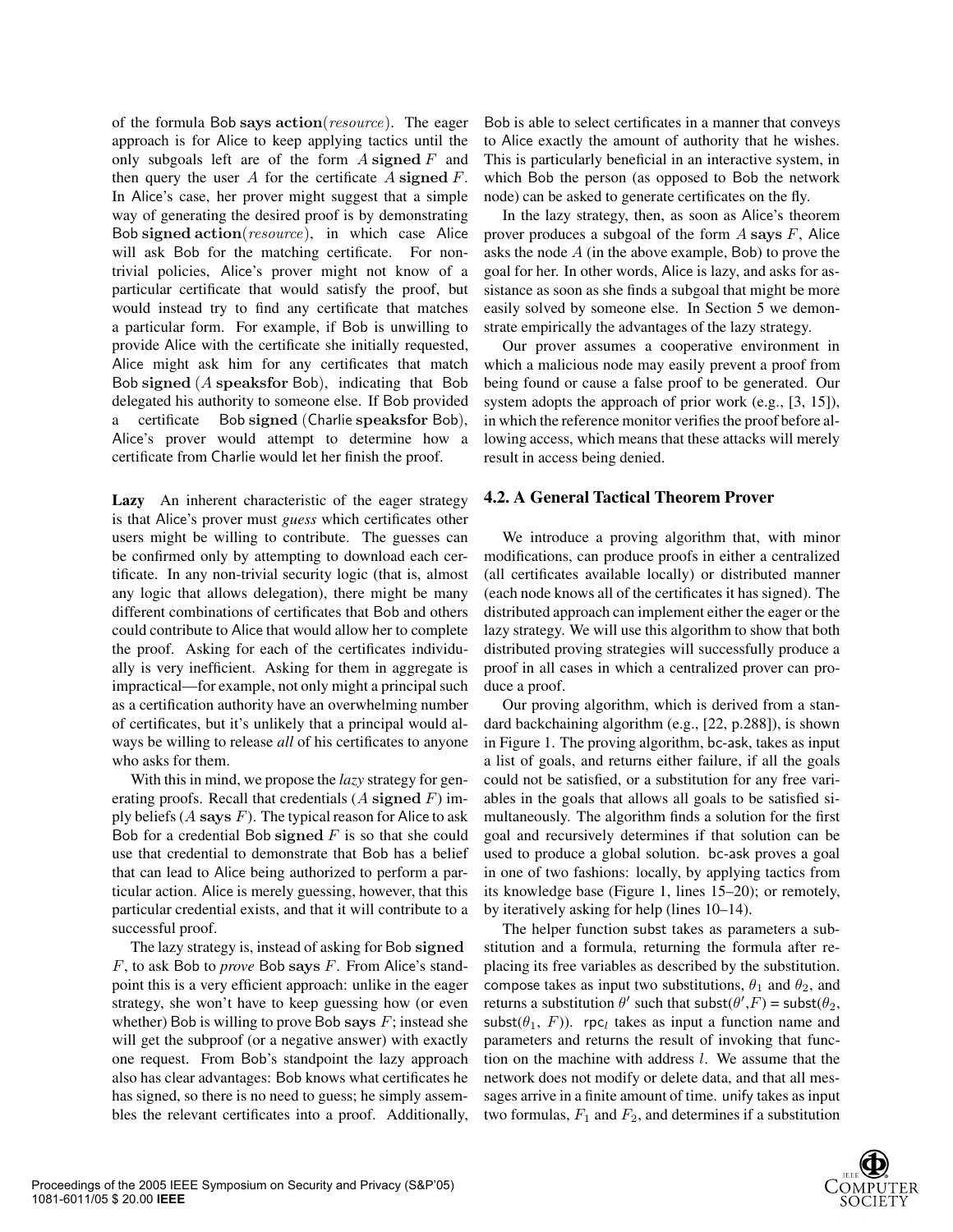| $\overline{0}$                         | global set KB                                                                                                                                                                                                                                                                                                                                                                         | /* knowledge base */                                                                                                                                                                                                                                                              |
|----------------------------------------|---------------------------------------------------------------------------------------------------------------------------------------------------------------------------------------------------------------------------------------------------------------------------------------------------------------------------------------------------------------------------------------|-----------------------------------------------------------------------------------------------------------------------------------------------------------------------------------------------------------------------------------------------------------------------------------|
| $\mathbf{1}$                           | substitution bc-ask(<br>list goals,<br>substitution $\theta$ ,<br>set failures)                                                                                                                                                                                                                                                                                                       | $/*$ returns a substitution $*/$<br>/* list of conjuncts forming a query */<br>/* current substitution, initially empty */<br>/* set of substitutions that are known<br>not to produce a complete solution */                                                                     |
| $\overline{c}$<br>3<br>4               | local substitution <i>answer</i><br>local set failures'<br>local formula $q'$                                                                                                                                                                                                                                                                                                         | /* a substitution that solves all <i>goals</i> */<br>/* local copy of failures */<br>/* result of applying $\theta$ to first goal */                                                                                                                                              |
| 5<br>6<br>7                            | if $(goals = [] \wedge \theta \in failures)$ then return $\perp$<br>if $(goals = []$ then return $\theta$<br>$q' \leftarrow \textsf{subst}(\theta, \textsf{first}(goals))$                                                                                                                                                                                                            | /* $\theta$ known not to produce global solution */<br>/* base case, solution has been found */                                                                                                                                                                                   |
| 8<br>9                                 | $l \leftarrow$ determine-location(q')<br>$failures' \leftarrow failures$                                                                                                                                                                                                                                                                                                              | /* prove first goal locally or remotely? */                                                                                                                                                                                                                                       |
| 10<br>11<br>12<br>13<br>14             | if $(l \neq local machine)$<br>while $((\alpha \leftarrow \text{rpc}_l(\text{bc-ask}(first(gools), \theta, failures')) ) \neq \bot)$<br>$failures' \leftarrow \alpha \cup failures'$<br>answer $\leftarrow$ bc-ask(rest(goals), $\alpha$ , failures)<br>if $(answer \neq \bot)$ then return answer                                                                                    | $/*$ make remote request $*/$<br>/* prevent $\alpha$ from being returned again */<br>$/*$ prove remainder of goals $*/$<br>/* if answer found, return it */                                                                                                                       |
| 15<br>16<br>17<br>18<br>19<br>20<br>21 | else foreach $(P, q) \in KB$<br>if $((\theta' \leftarrow \text{unify}(q, q')) \neq \bot)$<br>while $((\beta \leftarrow \text{bc-ask}(P, \text{compose}(\theta', \theta), \text{failures'})) \neq \bot)$<br>$failures' \leftarrow \beta \cup failures'$<br>answer $\leftarrow$ bc-ask(rest(goals), $\beta$ , failures)<br>if $(answer \neq \bot)$ then return answer<br>return $\perp$ | /* investigate each tactic */<br>/* determine if tactic matches first goal */<br>$/*$ prove subgoals $*/$<br>/* prevent $\beta$ from being returned again */<br>$/*$ prove remainder of goals $*/$<br>/* if answer found, return it */<br>/* if no proof found, return failure */ |



 $\theta$  exists such that subst $(\theta, F_1)$  = subst $(\theta, F_2)$ , i.e., it determines if  $F_1$  and  $F_2$  can be made equivalent through freevariable substitution. If such a substitution exists, unify returns it. A knowledge base, KB, consists of a list of tactics as described in Section 3.2. determine-location decides whether a formula  $F$  should be proved locally or remotely and, if remotely, by whom. Figure 2 shows an implementation of determine-location for the lazy strategy; an implementation for the eager strategy can be obtained by removing line 1 and removing the if-then clause from line 2. When bc-ask is operating as a centralized prover, determine-location always returns localmachine.

When proving a formula  $F$  locally, bc-ask will iterate through each tactic in the knowledge base. If a tactic matches the formula being proved (line 16), bc-ask will attempt to prove all the subgoals of that tactic (line 17). If the attempt is successful, bc-ask will use the resulting substitution to recursively prove the rest of the goals (line 19). If the rest of the goals cannot be proved with the substitution, bc-ask will attempt to find another solution for  $F$ and then repeat the process.

The algorithm terminates when invoked with an empty goal list. If the current solution has been marked as a failure, bc-ask returns failure  $(\perp)$  (line 5). Otherwise, bc-ask will return the current solution (line 6).

Note that this algorithm does not explicitly generate a proof. However, it is straightforward to design the goal and tactics so that upon successful completion a free variable in the goal has been unified with the proof [5].

We proceed to show that all of the strategies proposed thus far are equivalent in their ability to generate a proof.

**Theorem 1** *For any goal* G*, a distributed prover using tactic set* T *will find a proof of* G *if and only if a centralized prover using* T *will find a proof of* G*.*

For the full proof, please see Appendix B. Informally: By close examination of the algorithm, we show by induction that bc-ask explores the same proof search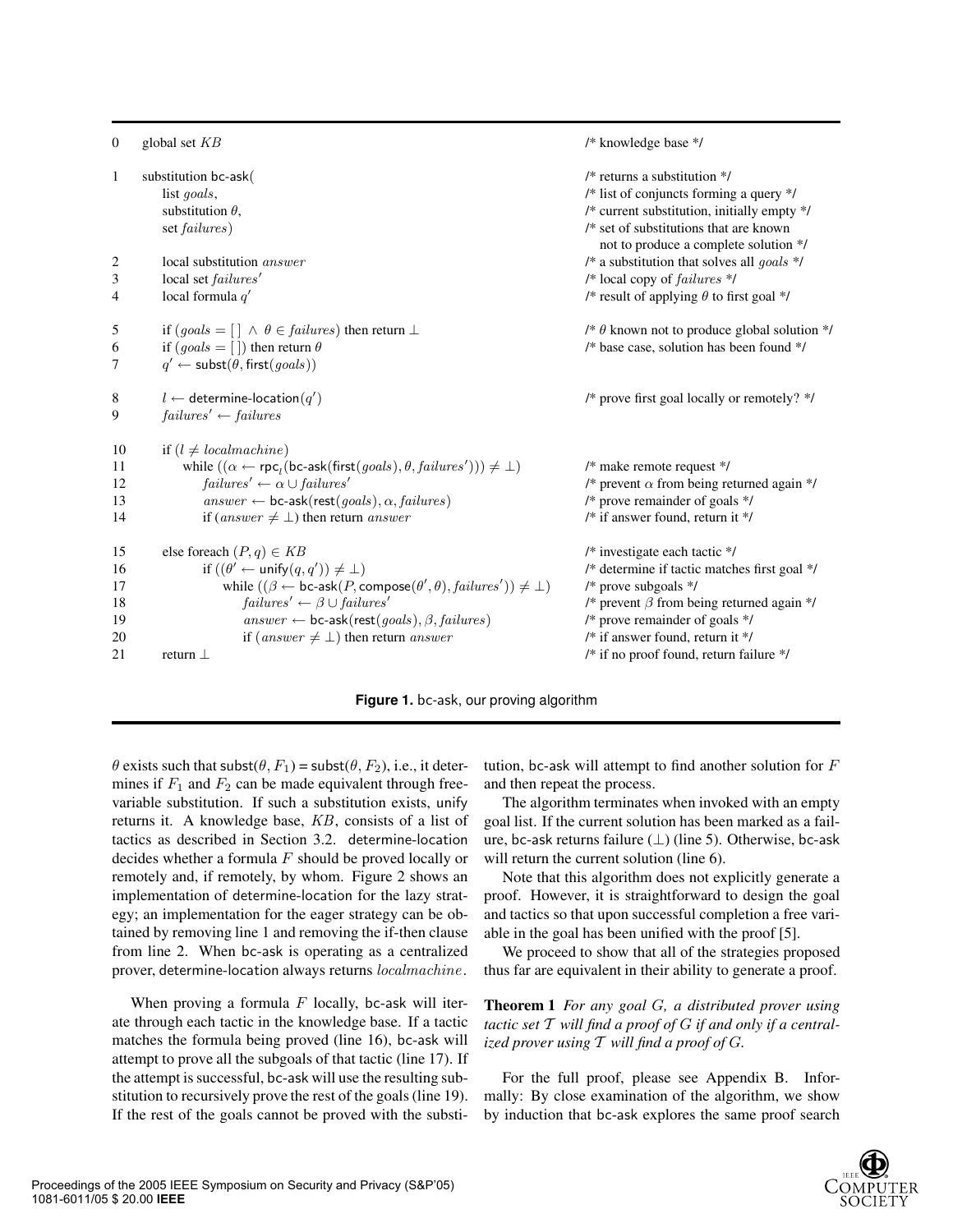0 address determine-location(q)  $\frac{1}{2}$  /\* returns machine that should prove q \*/ 1  $\theta$  ← unify(*q*, "*A* **says** *F*")<br>
2 if  $(\theta = \bot)$  then  $\theta$  ← unify(*q*, "*A* **signed** *F*")<br>
<sup>\*</sup> ... or with "*A* **signed** *F*"<sup>\*</sup>/<br>
<sup>\*</sup> ... or with "*A* **signed** *F*"<sup>\*</sup>/ 2 if  $(\theta = \bot)$  then  $\theta \leftarrow \text{unify}(q, "A \text{ signed } F")$ <br>3 if  $(\theta = \bot \vee \text{ is-local}(\text{subst}(\theta, "A")))$  then return 3 if  $(\theta = \bot \vee \text{ is-local}(\text{subst}(\theta, \text{``}A\text{''}))$  then return *localmachine*<br>4 else return name-to-addr(subst( $\theta$ . "A")) else return name-to-addr(subst( $\theta$ , "A"))  $\qquad$  /\* instantiate A to a principal, then return

\* the corresponding address \*/

**Figure 2.** Algorithm for determining the target of a request

space whether operating as a centralized prover or as a distributed prover. In particular, the centralized and distributed prover behave identically except when the distributed prover asks other nodes for help. In this case, we show that the distributed prover iteratively asks other nodes for help (lines 10–14) in exactly the manner that a centralized prover would consult its own tactics (lines 15– 20).

**Corollary 1** *For any goal* G*, a lazy prover using tactic set* T *will find a proof of* G *if an eager prover using tactic set* T *will find a proof of* G*.*

*Proof Sketch* Lazy and eager are both strategies for distributed proving. By Theorem 1, if a lazy prover finds a proof of goal G, then the centralized prover will also find a proof of G, and if a centralized prover can find a proof of G then an eager prover will also.  $\Box$ 

# **4.3. Distributed Proving with Multiple Tactic Sets**

So far we have only considered systems in which the tactic sets used by all principals are identical. This is only realistic when all resources are in a single administrative domain. It is possible, and indeed likely, that different domains may use a different sets of tactics to improve performance under different policies. It is also likely that different domains will use different security logics, which would also necessitate different sets of tactics.

In this more heterogenous scenario, it is more difficult to show that a distributed prover will terminate. Since each prover is allowed to use an arbitrary set of tactics, asking a prover for help could easily lead to unproductive cycles of expanding and reducing a goal without ever generating a proof. Consider the following example: Alice has a tactic that will prove Alice **says** (Bob **says** F) if Alice has a proof of Bob **says** F. However, Bob has the opposite tactic: Bob will say  $F$  if Bob has a proof of Alice **says** (Bob **says** F). If Bob attempts to prove Bob **says** F by asking Alice for help, a cycle will develop in which Bob asks Alice to prove Alice **says** (Bob **says** F), prompting Alice to ask Bob to prove the original goal, Bob **says** F.

In order to force the system to always terminate, we must impose an additional constraint—a request-depth limiter that increments a counter before each remote request, and decrements it after the request terminates. The counter value is passed along with the request, so that the remote prover can use the value during subsequent requests. When the counter exceeds a preset value, the prover will return false, thus breaking any possible cycles. While it is possible that this modification will prevent the prover from discovering a proof, in practice the depth of a proof is related to the depth of the policy, which is bounded. Even in this environment, we would like to show that distributed proof generation is beneficial. As a step towards this, we introduce the following lemma:

**Lemma 1** *A locally terminating distributed prover operating in an environment where provers use different tactic sets, in conjunction with a request-depth limiter, will terminate on any input.*

*Proof Sketch* We construct a prover bc-ask' that will operate in a scenario with multiple tactic sets by removing the else statement from Line 15 of bc-ask, causing Lines 16– 20 to be executed regardless of the outcome of Line 10. If the request depth is greater than the maximum, Line 11 will immediately return failure. If the request depth is less than the maximum, we use induction over the recursion depth of bc-ask' to show that Lines 11 and 17 terminate, which means that bc-ask' terminates.  $\Box$ 

Although it is necessary that a distributed prover terminate when operating under multiple tactic sets, our goal is to show that such a prover can prove a larger set of goals than any node operating on its own. This is accomplished by forcing the distributed prover to attempt to locally prove any goals for which a remote request failed.

**Theorem 2** *A locally terminating distributed prover operating in an environment where provers use different tactic sets, in conjunction with a request-depth limiter, will prove at least as many goals as it could prove without making any requests.*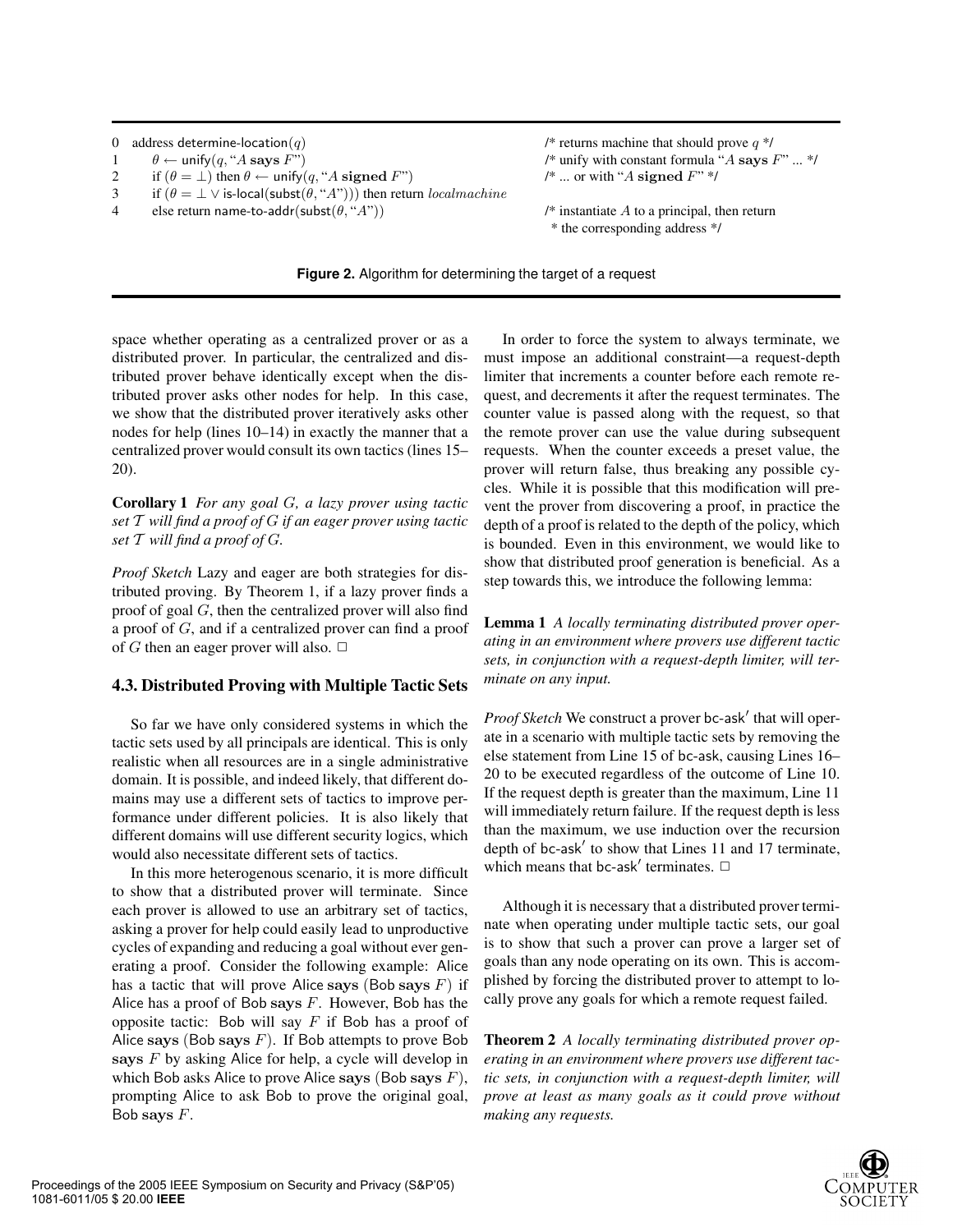

**Figure 3.** The authorization scheme for physical space in Hamerschlag Hall, home of the Carnegie Mellon Electrical & Computer Engineering Department

*Proof Sketch* We define a localized prover *LP* to be a prover that does not interact with other principals, and *DP* to be a distributed prover as described above. We want to show that if *LP* can find a proof of a goal G, then *DP* can find a proof as well. Both *LP* and *DP* use bc-ask' which we construct from bc-ask by removing the else statement from Line 15, causing Lines 16–20 to be executed regardless of the outcome of Line 10. Indirectly from Lemma 1, the call on line 11 will always terminate, which means that lines 10–14 will terminate. If lines 10–14 produce a solution, we are done. If lines 10–14 do not produce a solution, *DP* will try to find a solution in the same manner as *LP*. We use induction to show that the results of further recursive calls will be identical between the scenarios, which means that *DP* will produce a solution if *LP* does.  $\square$ 

# **5. Empirical Evaluation**

To fully understand the performance of lazy proving, we have undertaken a sizeable empirical study; we present the results here.

We implemented our proving algorithm in Prolog, taking advantage of Prolog's built in backchaining. We augmented the prover to maintain the current network location, and extended the definition of certificates such that the prover may only use certificates known to its current location. A request is recorded whenever the location of



**Figure 4.** An expanded version of the authorization scheme for Hamerschlag Hall, modified for use in an digital access-control system

the prover changes. We note that our techniques are specific neither to prolog nor our choice of tactics and could be implemented in other automated theorem proving environments (e.g., [20]).

# **5.1. Constructing a Policy**

One of the difficulties in evaluating distributed authorization systems is the lack of well-defined policies with which they can be tested. In the absence of such policies, it is often hard to conjecture how the performance of a system on simple example policies would relate to the performance of the same system if used in practice.

To remedy this problem, we first undertook to map the physical access-control policy for rooms in our department's building (Figure 3). Such policies are often not explicitly recorded, however the policy reflects the hierarchical structure of authorization in our department, which leads us to believe that it is representative of most organizations. A close examination of this policy reveals that it contains elements that would be superfluous in a digital access-control system. For example, delegation of authority is conveyed either through physical tokens (the key issuer gives a user a key) or through the organizational hierarchy (the head of the department delegates to the floor manager the responsibility of managing access to all the rooms on a floor, but doesn't provide him with a physical token). In a digital access-control policy, delegation of authority is always explicitly represented; furthermore, in the digital domain it is unnecessary to have a policy include elements, such as the Key Issuer and Smart Card Issuer, whose sole purpose is the distribution of physical tokens. At the same time, a practical digital policy requires the mapping of keys to names. Universities typically have a registrar's office that performs similar bookkeeping; we add to the registrar the duties of a local certification authority. Another characteristic of physical access-control

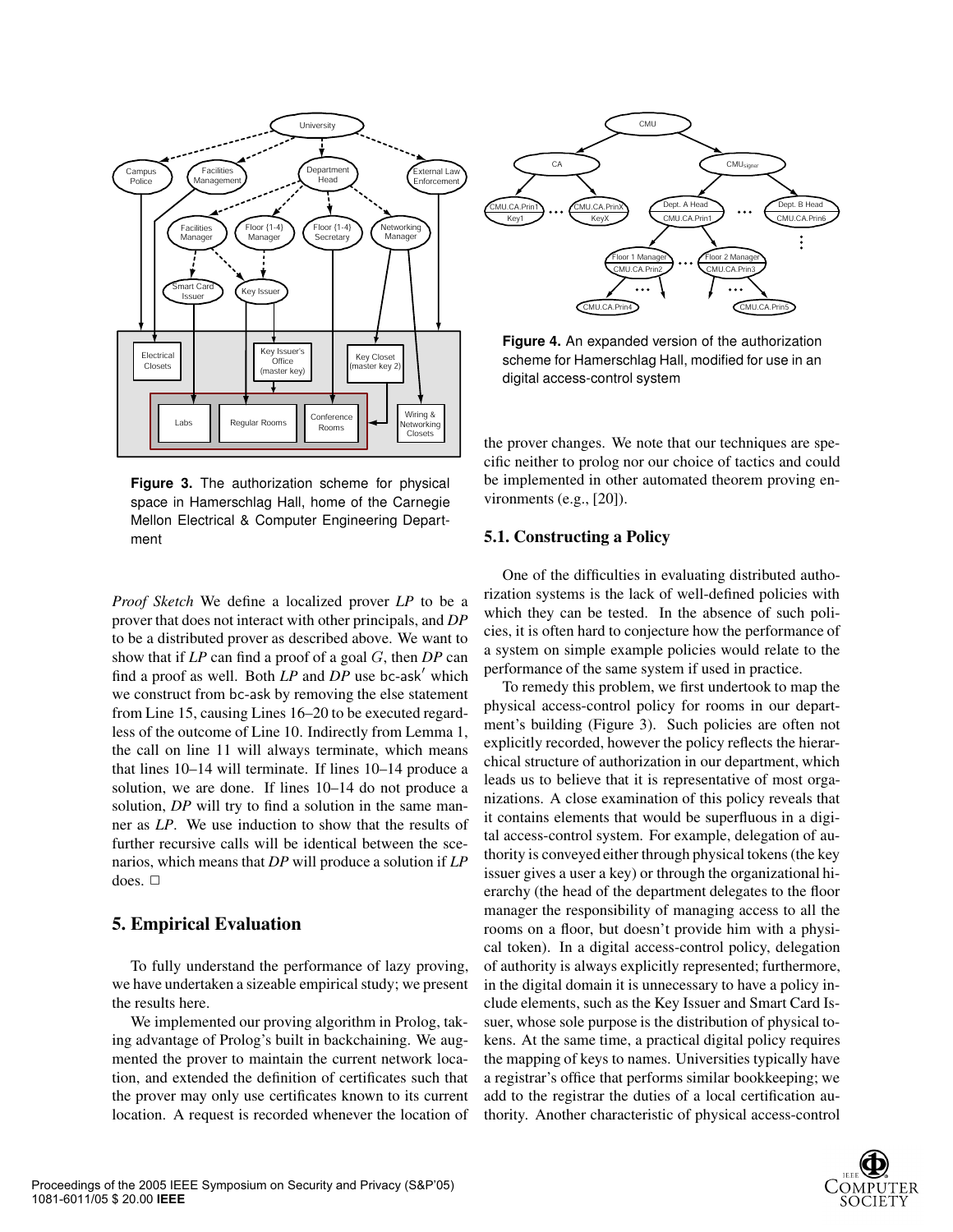

**Figure 5.** Performance of initial access with different caching strategies

policies used in practice is the difficulty in maintaining the separation between users and the roles they inhabit (for example, the role of department head and the person who has that position). In a digital system, where delegation of authority is always explicit, this separation is easier to manage. Due to the importance of the university's key, we split it into a master key and a signing key. Figure 4 roughly illustrates our derived policy.

Ideally, we would like to simulate the deployment of our system on a university-wide scale. However, helped by the hierarchical organization of the university's accesscontrol policy (and access-control policies in general), the search for proofs is limited to a small subset of the overall population; consequently, we restrict our simulation to several such subsets without significantly impacting the accuracy of our results.

We chose to structure the authorization tree from the university to individual users as a complete tree. We describe a policy with a  $(j, k, l)$  tree to indicate that there are  $i$  department heads,  $k$  floor managers under each department head, and *l* users under each floor manager. We test our algorithms with several different  $(j, k, l)$  trees. We chose to use complete trees for simplicity only; when simulating unbalanced trees constructed by randomly removing a fixed number of nodes from a complete tree, our results differ by less than  $4\%$  <sup>2</sup>.

Each of the policies protecting a room requires that the university approve access to it (e.g., CMU **says action**(room15)). The proof that a user may access the room is based on a chain of certificates leading from CMU to the user himself. The proof also shows which inference rules (of the logic described in Section 3.1) need to be applied to the certificates and in what order to demonstrate that the certificates imply that access should be granted (e.g., CMU **says action**(room15)). Appendix C shows how a particular set of certificates is formalized in our logic and provides a proof of access representative of those generated by our prover; it also explains how we populate our simulations with certificates.

# **5.2. Evaluation Criteria**

The primary criteria we use to evaluate the performance of the two proving strategies detailed in Section 4 is the number of requests made while attempting to construct a proof. Since requests in our system may ultimately cause an actual user to be queried to approve the creation of a certificate, the number of requests roughly approximates the required level of user interaction. Additionally, since much of the communication may be between poorly connected devices (such as cell phones connected via GPRS), the number of requests involved in generating a proof will be one of the dominant factors in determining the time necessary to generate a proof.

When running the simulations, the only principals who access resources are those located in the lowest level in the hierarchy. The resources they try to access are rooms on their floor to which they are allowed access. Unless otherwise specified, the performance results reflect the average over all allowed combinations of users and resources.

#### **5.3. First Access**

Figure 5 shows the average number of requests made by each proving strategy when first attempting to prove access to a resource. On average, lazy outperforms eager by between 25% and 45%, with the performance difference growing wider on larger authorization trees. However, the number of requests made is far too large for ei-



<sup>2</sup>We constructed 20 unbalanced trees with 253 principals each by randomly removing 216 nodes from a complete (3,5,30) tree. The performance of the initial access with both forms of caching enabled decreased by up to 4%, with an average decrease of 2%.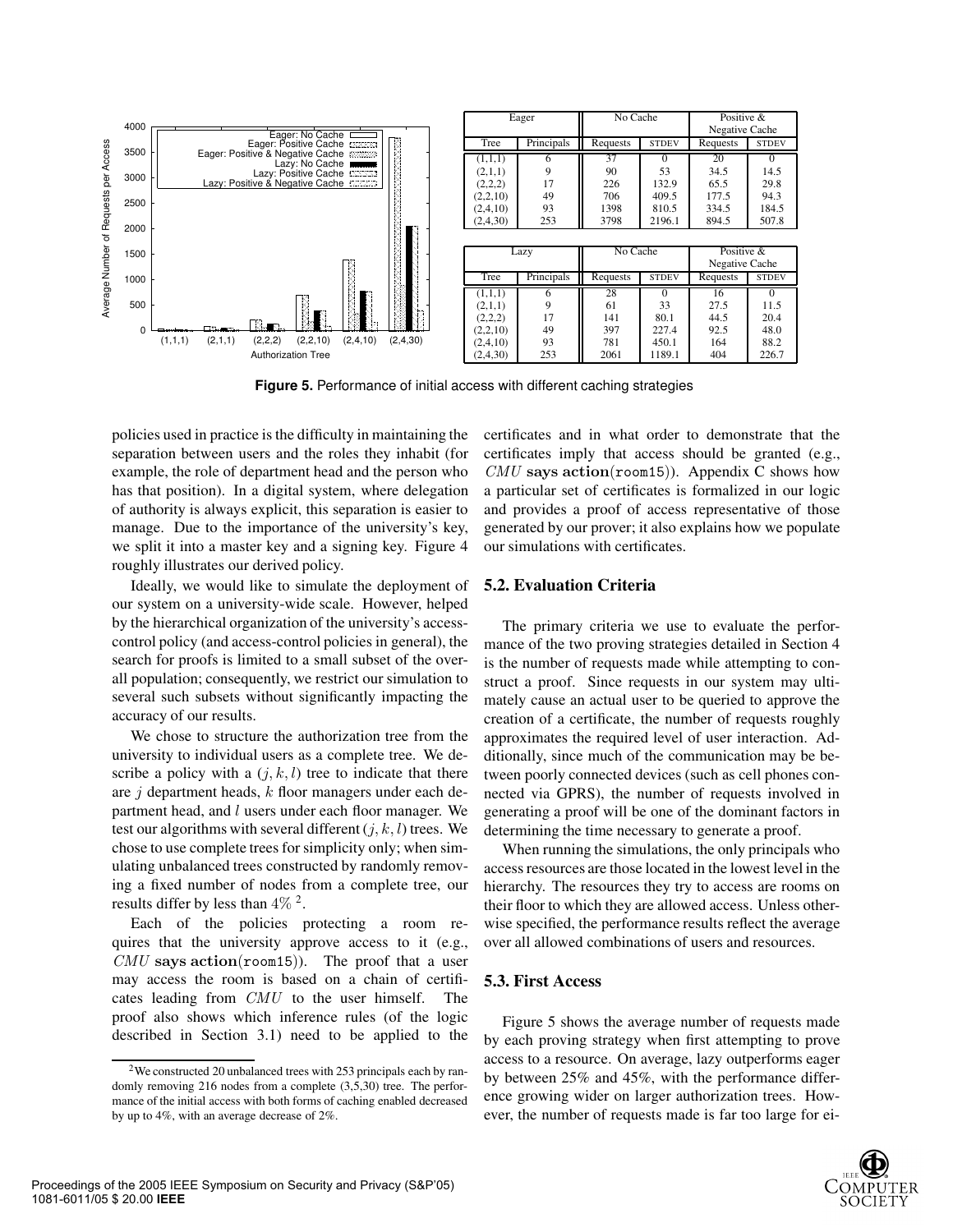

| Eager    |            | <b>First Access</b> |              | Second Access |              |
|----------|------------|---------------------|--------------|---------------|--------------|
| Tree     | Principals | Requests            | <b>STDEV</b> | Requests      | <b>STDEV</b> |
| (2,1,1)  | 9          | 34.5                | 14.5         | 34.5          | 14.5         |
| (2,2,2)  | 17         | 65.5                | 29.8         | 65.5          | 32.0         |
| (2,2,10) | 43         | 177.5               | 94.3         | 177.5         | 96.5         |
| (2,4,10) | 93         | 334.5               | 184.5        | 334.5         | 186.6        |
| (2,4,30) | 253        | 894.5               | 507.8        | 894.5         | 509.9        |
|          |            |                     |              |               |              |
| Lazy     |            | <b>First Access</b> |              | Second Access |              |
| Tree     | Principals | Requests            | <b>STDEV</b> | Requests      | <b>STDEV</b> |
| (2,1,1)  | 9          | 27.5                | 11.5         | 15.5          | 10.5         |
| (2,2,2)  | 17         | 44.5                | 20.4         | 21.1          | 16.3         |
| (2,2,10) | 43         | 92.5                | 48.0         | 47.1          | 37.7         |
| (2,4,10) | 93         | 164                 | 88.2         | 85.1          | 69.4         |
| (2,4,30) | 253        | 404<br>226.7        |              | 218.3         | 179.3        |
|          |            |                     |              |               |              |

**Figure 6.** Performance of subsequent access to a different resource by a different principal

ther strategy to be used in a practical setting. Upon further investigation, we discovered that more than half of all requests are redundant (that is, they are repetitions of previous requests), indicating that caching would offer a significant performance benefit.

Our initial intuition was to cache proofs of all successful subgoals found by the prover. However, as Figure 5 indicates, caching the results of successful proof requests offers surprisingly little performance benefit. We discovered that most of the redundant requests will, correctly, result in failure; that is, most of the redundant requests explore avenues that cannot and should not lead to a successful access. We modified the caching mechanism to cache failed results as well as positive results (also shown in Figure 5). This reduced the number of queries by up to 75% for both strategies.

### **5.4. Effects of Caching on a Second Access**

Since all of the results discovered by the eager strategy are cached only by the principal who accessed the resource, the cache is of no benefit when another principal attempts to access a resource. The lazy scheme distributes work among multiple nodes, each of which can cache the subproofs it computes. In the lazy scheme, access of the same or a similar resource by a second, different principal will likely involve nodes that have cached the results of previous accesses. This enables the lazy strategy to take advantage of caching in a way that the eager strategy cannot, resulting in significant performance gains. To compute the average performance, we ran the simulation for every possible combination of principals making the first and second access. Figure 6 shows that the average case eager performance in the second access is identical to its performance in the first attempted, as expected. The figure also shows that caching on interior nodes in the lazy strategy decreases the number of requests made by the second access by approximately a factor of 2. The result is that

lazy completes the second access with approximately onefourth the number of requests of eager.

# **5.5. Automatic Tactic Generation**

Caching subgoals and certificates is clearly helpful when subsequent requests are identical to those that have already been proved. Often the second and subsequent accesses will have different proof goals, in which case caching will be of limited use even if there is great similarity between the two proofs. To take advantage of the similar *shape* of different proofs, we introduce *automatic tactic generation* (ATG).

Automatic tactic generation aims to remember the shape of previously computed proofs while abstracting away from the particular certificates from which the proofs are built. In order to leverage the knowledge of the proof shape gained during the first access, the prover must cache a proof that is not fully instantiated. The proof is stripped of references to particular resources and nonces; these are replaced by unbound variables. The certificates that were part of the proof, similarly abstracted, become the subgoals of a new tactic. The stripped proof is the algorithm for assembling the now abstracted certificates into a similarly abstracted goal. This allows any future access attempt to to directly search for certificates pertaining to that resource without generating intermediate subgoals.

A common scenario in which automatic tactic generation is very useful is when attempting to access several rooms on the same floor. The policies protecting each of the rooms are likely to be very similar, since they belong to the same organizational unit and share the same administrator. Pure caching is not likely to help much because the rooms are all named differently, but automatic tactic generation allows proofs to be computed very efficiently, as shown in Figure 7. ATG is an optimization allows both the eager and the lazy strategy to complete subsequent proofs with a minimal number of requests.

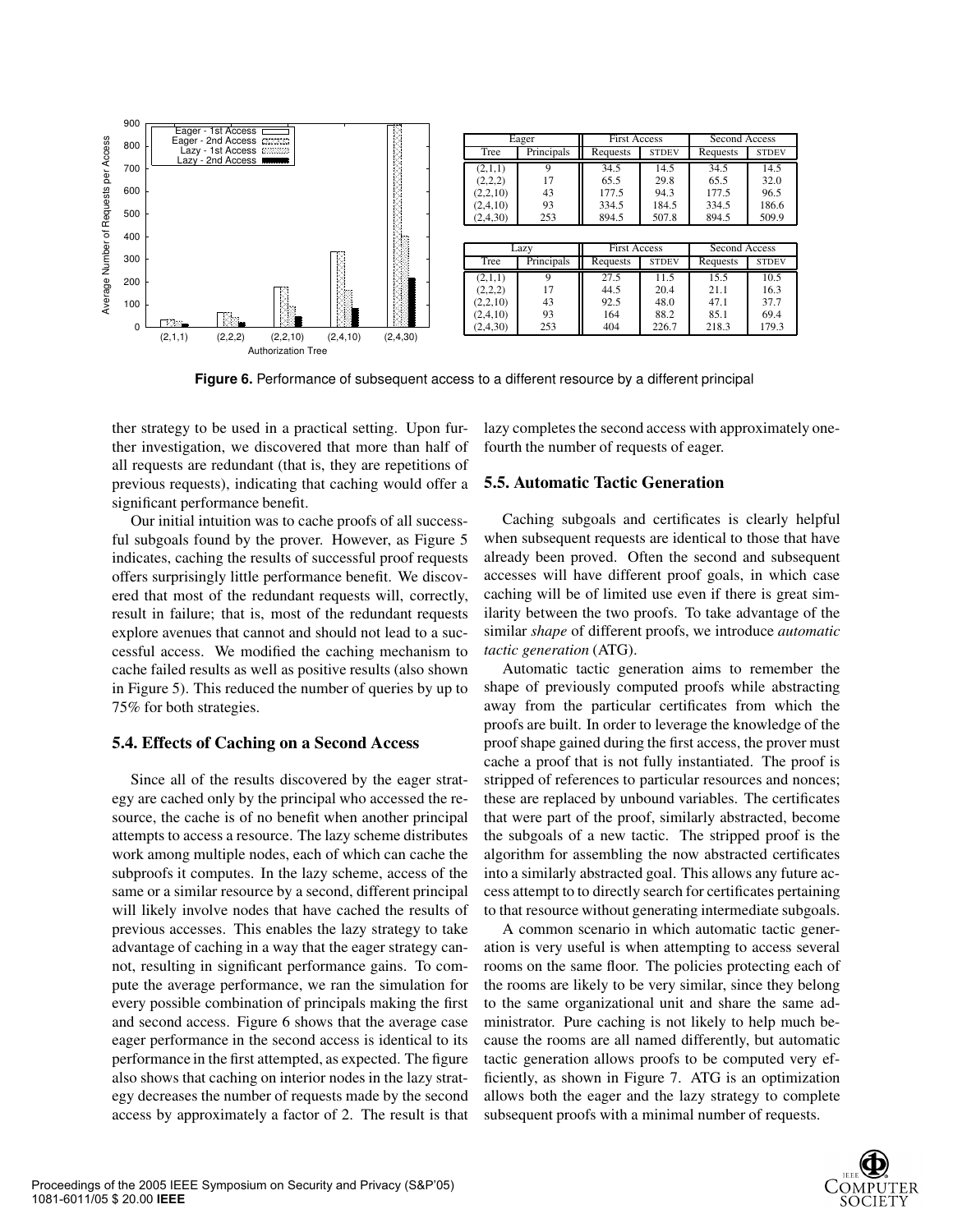

| ayer with Alta taata a |              |        |          |              |          |              |
|------------------------|--------------|--------|----------|--------------|----------|--------------|
| Lazy 6536633           |              | Eager  | No ATG   |              | With ATG |              |
| Lazy with ATG          | and the same | Access | Requests | <b>STDEV</b> | Requests | <b>STDEV</b> |
|                        |              |        | 334.5    | 186.6        | 334.5    | 186.6        |
|                        |              |        | 131.5    | 74.7         |          |              |
|                        |              | 3      | 131.5    | 74.7         |          |              |
|                        |              | 4      | 131.5    | 74.7         |          | $\Omega$     |
|                        |              |        |          |              |          |              |
|                        |              | Lazy   | No ATG   |              | With ATG |              |
|                        |              |        |          |              |          |              |
|                        |              | Access | Requests | <b>STDEV</b> | Requests | <b>STDEV</b> |
|                        |              |        | 164      | 88.2         | 164      | 88.2         |
|                        |              | 2      | 49       | 26.2         |          |              |
|                        |              | 3      | 49       | 26.2         |          | 0            |
| ana.<br>SSS 1          |              | 4      | 49       | 26.2         |          | 0            |

**Figure 7.** Sequential access of four resources by same principal in a  $(2,4,10)$  tree



**Figure 8.** Average of 10 simulations with 1500 random accesses in a (4,4,25) tree

# **5.6. Simulating a User's Experience in a Deployed System**

haustively, so instead we show the average of ten runs.

The results thus far clearly demonstrate the benefits of the lazy strategy in simple, controlled scenarios. A more practical scenario, which we explore here, may involve many users accessing different resources in somewhat arbitrary order and frequency.

In this scenario, we have chosen to use a (4,4,25) tree. This means that there are four department heads, each with four floor managers. Each floor has 25 residents, for a total of 400 users who will be accessing resources. The system controls access to the main door to the building, security doors on each of the sixteen floors, and 400 offices: one for each user. Each of these principals has access to his office, the floor on which his office resides, and the building's main door. We show the performance for the first 1500 accesses that occur in this system. Each access is made by a randomly chosen principal to one of the three resources which he can access (again chosen at random). This scenario was too large to be simulated ex-

Figure 8 shows the performance of the system with all optimizations enabled, measured both as the average number of requests each principal has to answer per access attempt, and the total number of requests per access attempt. In this more realistic scenario, the lazy strategy continues to do well. During the first interval of 125 accesses, the lazy strategy is at least three times more efficient in the number of requests made. Note also that the number of requests quickly drops to a level that could be practical for a deployed system.

In practice, the number of times a user receives a request will be somewhat lower because a sizeable percentage of requests are made to the CA and the root node of the authorization tree. It is likely that the CA and the root node will either generate all certificates prior to bringing the system online, or will have an automated system for signing certificates, thus alleviating the burden on the user. Furthermore, we do not restrict whom a principal may ask for help, which would be necessary in practice.

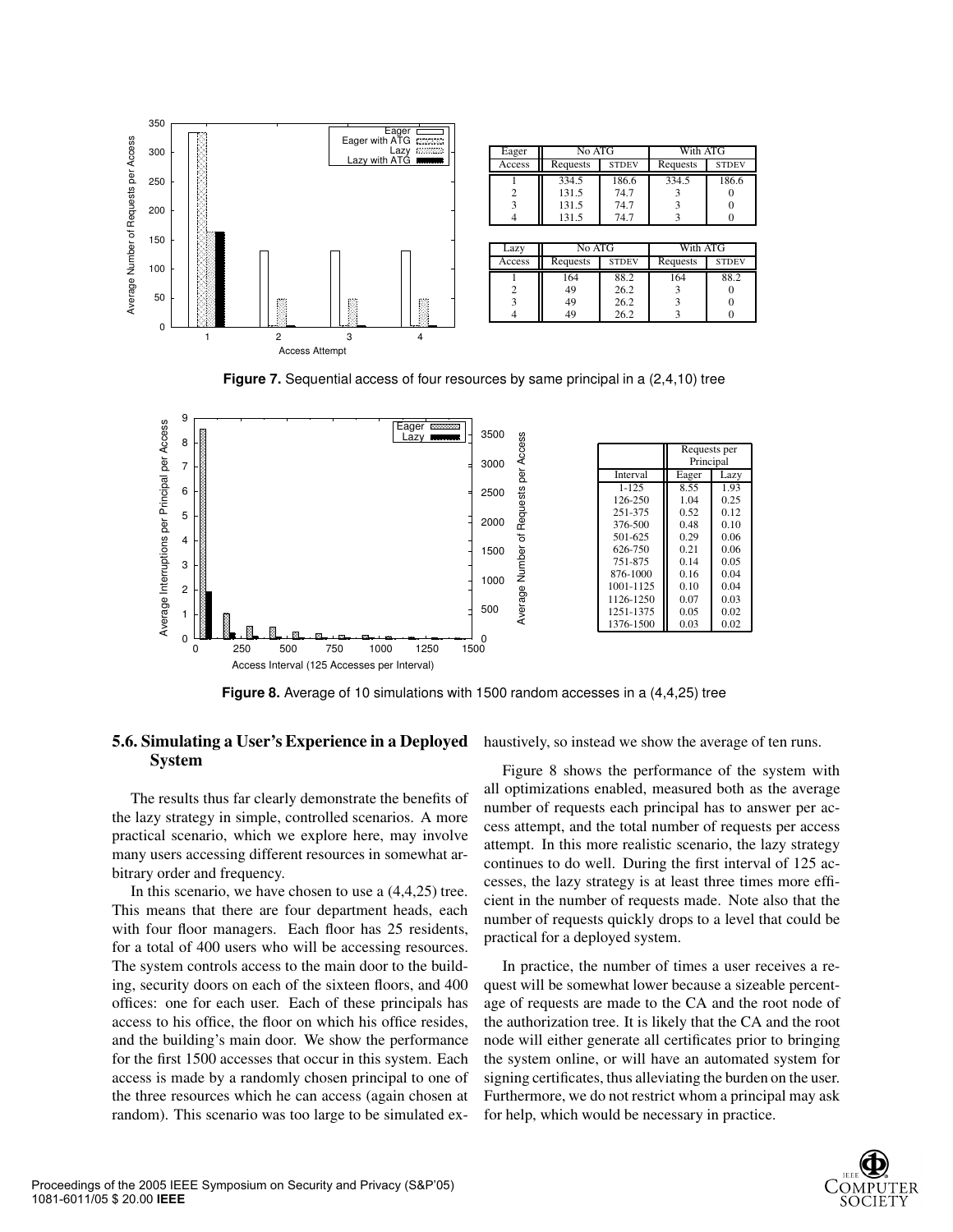# **6. Conclusion and Future Work**

Previous work on distributed authorization systems largely did not focus on practical strategies for collecting the certificates used to show that a request satisfies an access-control policy. However, attention to these strategies is necessary for the deployment of rich certificatebased access control, particularly in cases where credentials are created dynamically with user involvement.

In this paper we introduced a new distributed approach to assembling access-control proofs. The strength of our approach is that it places the burden of proving a statement on the party who is most likely to have (or be willing to create) credentials relevant to proving it. In contrast, prior approaches asked the prover to guess credentials that might be available, thereby inducing greater numbers of attempted retrievals and user interruptions. In addition to these advantages, we showed empirically that this approach responds very well to caching and to a new optimization, *automatic tactic generation*. We achieve these advances with no loss in proving power: our distributed approach completes a proof whenever a centralized approach that uses certificate retrieval would do so.

Our algorithms are a cornerstone of a testbed we are developing that leverages smartphones to create and enforce an access-control policy for both physical rooms and virtual resources. Once complete, this testbed will regulate access for a population of roughly 150 people to over 60 doors, in addition to computer logins and other virtual resources. Each person's smartphone will hold cryptographic keys for creating credentials, as well as a tactical theorem prover for generating proofs of authority. If in the course of generating a proof of authority, the tactical theorem prover on a phone encounters a subgoal that, according to the distributed proving algorithm of Section 4, should be sent to another for proof, then the subgoal will be conveyed in real time over cellular data services (SMS/MMS over GPRS) to that party. The tactical theorem prover on that phone, in turn, will attempt to prove the subgoal with credentials it already has stored, other subgoals others prove for it (recursively), and various possible credentials it could create with its user's permission. For the last of these, the smartphone prompts the user to determine which of these credentials, if any, it should create. Upon receiving user instruction, the credential is created, and the subgoal proof is generated and returned to the requesting smartphone. We expect such interruptions to be infrequent; for most requests, caching and automatic tactic generation should yield proofs silently.

### **References**

- [1] M. Abadi. On SDSI's linked local name spaces. *Journal of Computer Security*, 6(1–2):3–21, Oct. 1998.
- [2] M. Abadi, M. Burrows, B. Lampson, and G. D. Plotkin. A

calculus for access control in distributed systems. *ACM Transactions on Programming Languages and Systems*, 15(4):706–734, Sept. 1993.

- [3] A. W. Appel and E. W. Felten. Proof-carrying authentication. In *Proceedings of the 6th ACM Conference on Computer and Communications Security*, Singapore, Nov. 1999.
- [4] D. Balfanz, D. Dean, and M. Spreitzer. A security infrastructure for distributed Java applications. In *Proceedings of the 2000 IEEE Symposium on Security and Privacy*, Oakland, CA, May 2000.
- [5] L. Bauer, M. A. Schneider, and E. W. Felten. A general and flexible access-control system for the Web. In *Proceedings of the 11th USENIX Security Symposium*, San Francisco, CA, Aug. 2002.
- [6] M. Blaze, J. Feigenbaum, J. Ioannidis, and A. D. Keromytis. *The KeyNote trust-management system, version 2*, Sept. 1999. IETF RFC 2704.
- [7] M. Blaze, J. Feigenbaum, and J. Lacy. Decentralized trust management. In *Proceedings of the 1996 IEEE Symposium on Security and Privacy*, pages 164–173, Oakland, CA, 1996.
- [8] M. Blaze, J. Feigenbaum, and M. Strauss. Compliance checking in the PolicyMaker trust-management system. In *Proceedings of the 2nd Financial Crypto Conference*, volume 1465 of *Lecture Notes in Computer Science*, Berlin, 1998. Springer.
- [9] D. E. Clarke. SPKI/SDSI HTTP server / certificate chain discovery in SPKI/SDSI. Master's thesis, Massachusetts Institute of Technology, Sept. 2001.
- [10] D. E. Clarke, J.-E. Elien, C. M. Ellison, M. Fredette, A. Morcos, and R. L. Rivest. Certificate chain discovery in SPKI/SDSI. *Journal of Computer Security*, 9(4):285–322, 2001.
- [11] J.-E. Elien. Certificate discovery using SPKI/SDSI 2.0 certificates. Master's thesis, Massachusetts Institute of Technology, May 1998.
- [12] C. M. Ellison, B. Frantz, B. Lampson, R. L. Rivest, B. M. Thomas, and T. Ylonen. Simple public key certificate. Internet Engineering Task Force Draft IETF, July 1997.
- [13] C. M. Ellison, B. Frantz, B. Lampson, R. L. Rivest, B. M. Thomas, and T. Ylonen. *SPKI Certificate Theory*, Sept. 1999. RFC2693.
- [14] C. A. Gunter and T. Jim. Policy-directed certificate retrieval. *Software—Practice and Experience*, 30(15):1609– 1640, Dec. 2000.
- [15] T. Jim. SD3: A trust management system with certified evaluation. In *Proceedings of the 2001 IEEE Symposium on Security and Privacy*, pages 106–115, Los Alamitos, CA, May 14–16 2001.
- [16] B. Lampson, M. Abadi, M. Burrows, and E. Wobber. Authentication in distributed systems: Theory and practice. *ACM Transactions on Computer Systems*, 10(4):265–310, Nov. 1992.
- [17] N. Li, J. C. Mitchell, and W. H. Winsborough. Design of a role-based trust management framework. In *Proceedings of the 2002 IEEE Symposium on Security and Privacy*, pages 114–130, Oakland, CA, May 2002.
- [18] N. Li, W. H. Winsborough, and J. C. Mitchell. Distributed

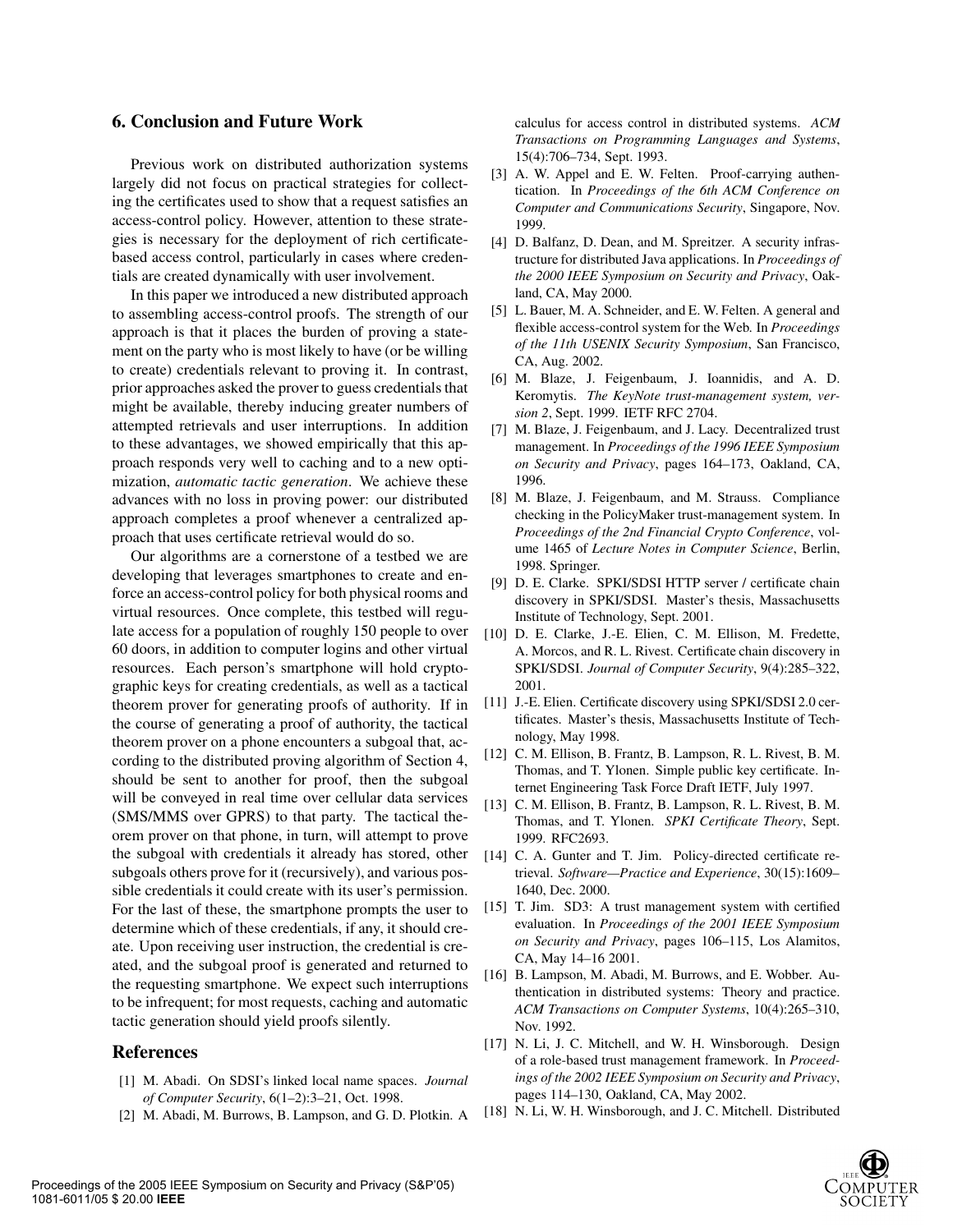credential chain discovery in trust management. *Journal of* **B.1. Lemma 2** *Computer Security*, 11(1):35–86, Feb. 2003.

- [19] A. J. Maywah. An implementation of a secure Web client using SPKI/SDSI certificates. Master's thesis, Massachusetts Institute of Technology, May 2000.
- [20] L. Paulson. Isabelle: A generic theorem prover. *Lecture Notes in Computer Science*, 828, 1994.
- [21] R. L. Rivest and B. Lampson. SDSI-A simple distributed security infrastructure. Presented at CRYPTO'96 Rumpsession, Apr. 1996.
- [22] S. Russel and P. Norvig. *Artificial Intelligence, A Modern Approach*. Prentice Hall, second edition, 2003.
- [23] E. Wobber, M. Abadi, M. Burrows, and B. Lampson. Authentication in the Taos operating system. *ACM Transactions on Computer Systems*, 12(1):3–32, Feb. 1994.

# **A. Inference Rules of Our Logic**

$$
pubkey \text{ signed } F
$$
  
key $(pubkey)$  says  $F$  (SAYS-I)

$$
\frac{A \text{ says } (A.S \text{ says } F)}{A.S \text{ says } F}
$$
 (SAYS-LN)

$$
\frac{A \text{ says } (B \text{ speakers for } A) \quad B \text{ says } F}{A \text{ says } F}
$$
 (SPEAKSFOR-E)

$$
\frac{A \text{ says } (B \text{ speakers} for A.S) \quad B \text{ says } F}{A.S \text{ says } F}
$$
\n
$$
(SPEAKSFOR-E2)
$$

$$
\frac{A \text{ says } (\text{delegate}(A, B, U)) - B \text{ says } (\text{action}(U, N))}{A \text{ says } (\text{action}(U, N))}
$$
\n
$$
(DELEGATE-E)
$$

# **B. Proof of Termination for a Distributed Prover**

**Notation** Let  $\mathbb{C}P$  refer to a centralized prover with tactics  $\mathcal{T}$ and facts  $F$ . Let  $DP$  refer to a distributed prover consisting of i cooperating nodes, each using tactics  $\mathcal T$  and facts  $f_i$  such that  $\bigcup_i f_i = \mathcal{F}.$ 

When comparing *CP* to *DP*, we will refer to line N as [Nc] or [Nd] if being run by *CP* or *DP* respectively. To refer to variable A on this line, we state [Nc]. A or [Nd]. A. When B is a function parameter, we shorten the notation to  $[c]$ . B or  $[d]$ . B. We introduce a special constant localmachine that represents the principal associated with the machine on which the prover is being run. Let [c].*result* represent the substitution returned by bc-ask in the centralized scenario, and [d].result represent the substitution returned in the distributed scenario. We make the assumption that all invocations of rpc are transparent to bc-ask.

**Lemma 2** *Consider two invocations of* bc*-*ask *made by CP and DP made under the following assumptions:*

- *1.* bc*-*ask *is invoked with identical parameters in both scenarios*
- 2. goals  $\neq$  []
- *3.* first(goals) is such that  $[8d]$ . $l \neq local machine$
- *4. Any recursive call to* bc*-*ask *will produce the same answer if invoked with the same parameters in both scenarios.*

Let  $\alpha_1, \ldots, \alpha_k, \alpha_{k+1}$  *denote the sequence of return results from the* (k + 1) bc*-*ask *invocations on line 11 by DP, and* let  $\beta_1,\ldots,\beta_{k'}$  denote the sequence of return results of the  $k'$ bc*-*ask *invocations on line 17 by CP that do not return* <sup>⊥</sup>*. Then,*  $k = k'$  and for each  $1 \leq i \leq k$ ,  $\alpha_i = \beta_i$ .

*Proof* We prove Lemma 2 by induction over *i*. Our induction hypothesis is that [11d].*failures'*<sub>i</sub> = [17c].*failures'*<sub>i</sub>. Note that  $\alpha_{k+1} = \perp$ .

**Base Case** We must show that  $[11d] \cdot \alpha_1 = [17c] \cdot \beta_1$  and that [11d].*failures'*<sub>2</sub> = [17c].*failures'*<sub>2</sub>. Since [11d].*failures'*<sub>1</sub> = [4].<br>[4] *failures* and [17c] *failures'*<sub>1</sub> = [c] *failures*, we can use As-[d].*failures* and [17c].*failures*<sup>'</sup><sub>1</sub> = [c].*failures*, we can use As-<br>sumption 1 to conclude that [11d] *failures'*, - [17c] *failures'*. sumption 1 to conclude that  $[11d]$ .  $failures'_1 = [17c]$ .  $failures'_1$ .<br>Assumption 1 tells us that  $[d]$   $\theta$  =  $[c]$   $\theta$  from which we can con-Assumption 1 tells us that  $[d]$ . $\theta = [c]$ . $\theta$ , from which we can conclude that  $[7d]$ . $q' = [7c]$ . $q'$ .

*DP* will call bc-ask (line 11) on machine l. Let [Nr] represent the execution of line N within this remote call.

- **5r–6r** [r].goals=[d].first(goals), which cannot be empty, by Assumption 2, so the body of these if statements will never be executed.
- **7r** first( $[r]$ .goals) = first( $f$ irst( $[d]$ .goals)) = first( $[d]$ .goals). Additionally, [r]. $\theta = [d] \theta$ . Since we know that [7d]. $q' =$ [7c].q', we can conclude that  $[7r]$ . $q' = [7c]$ .q'.
- **8r** Since *DP* made the RPC to [8d].l, [8r].<sup>l</sup> is localmachine.
- **9r** [9r].*failures'*<sub>1</sub> = [r].*failures* = [11d].*failures'*<sub>1</sub>.
- **10r** Since  $[8r]$ . $l = localmachine$ , the body of this if statement  $([11r]–[14r])$  will never be executed.
- **15r** Since  $[8r]$ . $l = localmachine$ , the body of this else statement will always be executed.
- **16r** We let  $[c]$ .  $R \subseteq [c]$ .  $KB$  represent the set of tactics with which [16c]. $q'$  can unify and [r]. $R \subseteq [r]$ . KB represent the set of tactics with which [16r]  $q'$  can unify Knowing that set of tactics with which  $[16r]$ . $q'$  can unify. Knowing that [16r]. $q' = [16c]$ . $q'$ , we now show that [r]. $R = [c]$ . R. If [c]. $R_t$ represents the subset of  $[c]$ .  $R$  that is tactics with subgoals and if  $[c]$ .  $R_f$  represents the subset of  $[c]$ .  $R$  that is facts of the form A **signed** F, [c]. $R_t \cup$  [c]. $R_f =$  [c]. $R$ . By definition of our scenario, all machines in *DP* know all tactics with subgoals, so  $[r]R_t = [c]R_t$ . Furthermore, our scenario states that machine A knows all facts of the form A **signed** F. Since [8r]. $l = local machine$ , [r]. $R_f = [c]$ . $R_f$  with respect to the formula  $q'$ . Having shown [r]. $R_t = [c]$ . $R_t$  and [r]. $R_f$  $=[c].R_f$ , we can conclude that  $[r].R = [c].R$ .

Since  $[r]$ . $R = [c]$ . $R$ , if unify succeeds in one scenario, it will succeed in both. As a result,  $[16r] \cdot (P, q) = [16c] \cdot (P, q)$ , which means that  $[16r] \cdot \theta' = [16c] \cdot \theta'$ .

**17r** [17r].*failures'* = [11d].*failures'*, which we have shown to be equal to  $[17c]$  *failures'*. Assumption A tells us that any be equal to  $[17c]$ .  $failures'_1$ . Assumption 4 tells us that any

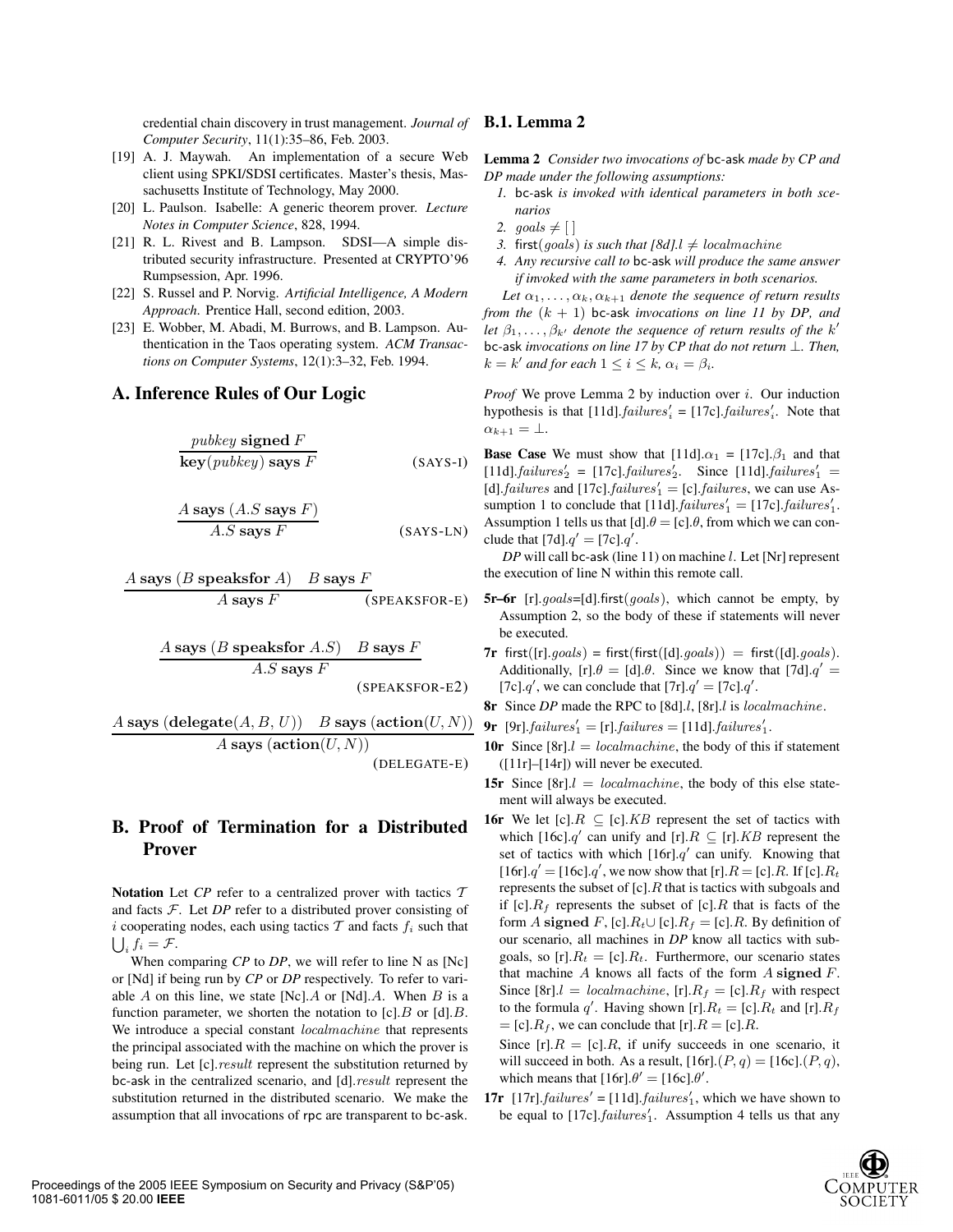recursive call to bc-ask made by *DP* will produce the same answer as a call made by *CP* with the same parameters. Having shown the equality of all parameters to bc-ask, we can conclude that  $[17r] \cdot \beta = [17c] \cdot \beta$ . If  $\beta = \bot$ , both  $[c]$  and  $[r]$ will go to line 15 and repeat lines  $16-17$  using the next tactic. If no such tactic exists, they will both fall through to line 21 and return  $\perp$ . If  $\beta \neq \perp$ , then we have found [17c]. $\beta_1$ , and that  $[17r] \cdot \beta = [17c] \cdot \beta_1$ .

**19–20r** Since  $[r]$ .goals = first( $[d]$ .goals), rest( $[r]$ .goals) must be the empty set. Therefore,  $[19r]$ .*answer* =  $[17r]$ .*β*, which is equal to [17c]. $\beta_1$ .

Since  $[11d] \cdot \alpha_1 = [r] \cdot result$  and  $[r] \cdot result = [17c] \cdot \beta_1$ , we can conclude [11d]. $\alpha_1 = [17c] \beta_1$  as desired. Since [11d].*failures*<sup>1</sup><sub>1</sub> = [17c].*failures*<sup>1</sup><sub>1</sub> and [11d]. $\alpha_1 =$  [17c]. $\beta_1$ , the execution of [12d] and [18c] will produce [12d].*failures*<sup>'</sup><sub>2</sub> =  $\frac{1}{2}$ [18c].*failures*<sup> $\prime$ </sup><sub>2</sub> as desired.

**Induction** When the recursive call on [11d] is made for the ith time, [11d].*failures'<sub>i</sub>* = [d].*failures*∪ [11d]. $\alpha_1 \cup ... \cup$ <br>[11d] $\alpha_{i+1}$  and [17c] *failures'* = [c] *failures*| [17c]  $\beta_{i+1}$  | [1 [11d]. $\alpha_{i-1}$  and [17c].*failures'*<sub>i</sub> = [c].*failures*∪ [17c]. $\beta_1 \cup ... \cup$  $[17c]$ . $\beta_{i-1}$ .

**5r–8r** These lines will behave identically to the base case.

- **9r** [9r].*failures'* = [11d].*failures'*<sub>i</sub> tion bypothesis we can conclude Using our induction hypothesis, we can conclude that  $[9r]$ . *failures'* = [17c].failures'<sub>i</sub>.
- **10r, 15r–16r** These lines will behave identically to the base case.
- 17r Having shown the equality of all parameters to bc-ask, we can use Assumption 4 to conclude that  $[17r] \cdot \beta = [17c] \cdot \beta$ . As in the base case, if  $\beta = \perp$ , both [c] and [r] will go to line 15 and repeat lines 16–17 using the next tactic. If no such tactic exists, they will both fall through to line 21 and return  $\bot$ . If  $\beta \neq \bot$ , then we have found [17c]. $\beta_i$ , and that [17r]. $\beta =$  $[17c]$ . $\beta_i$ .

**19r–20r** As in the base case,  $[r]$ .result =  $[17r]$ . $\beta$ .

[11d]. $\alpha_i$  = [r].*result*, which is equal to [17c]. $\beta_i$  as desired. Since [11d].*failures'*<sub>i</sub> = [17c].*failures'*<sub>i</sub> and [11d]. $\alpha_i$ <br>- [17c].*β*. the execution of [12d] and [18c] will produce  $=$  [17c]. $\beta_i$ , the execution of [12d] and [18c] will produce [12d].*failures*<sup> $'_{i+1}$ </sup> = [18c].*failures* $'_{i+1}$  as desired. Finally, we have shown that there is a one-to-one correspondence between have shown that there is a one-to-one correspondence between  $\alpha_i$  and  $\beta_i$ , and so  $k = k'$ .  $\Box$ 

#### **B.2. Lemma 3**

Using Lemma 2, we now prove a stronger result. For the purposes of the following lemma, we define the recursion depth to be the number of times bc-ask directly invokes itself (i.e., invocations wrapped in RPC calls do not increase the recursion depth, but all others do).

**Lemma 3** *If both CP and DP invoke* bc*-*ask *with parameters* goals,  $\theta$ , and failures, then [c]. result = [d]. result.

*Proof* We prove Lemma 3 via induction on the recursion depth of bc-ask. Our induction hypothesis is that at a particular recursion depth, subsequent calls to bc-ask with identical parameters will return the same answer in *DP* as in *CP*.

**Base Case** The deepest point of recursion is when goals is the empty list. Since [d].*failures* = [c].*failures* and  $[d] \theta = [c] \theta$ , lines 5–6 will execute identically in *DP* and *CP* returning either  $\theta$  or  $\perp$ .

**Induction** In this case,  $goals \neq [$ ].

- **5d–6d** Since  $[c]$ .goals =  $[d]$ .goals  $\neq$  [], both *DP* and *CP* proceed to line 7.
- **7d** Because [c].goals = [d].goals and [c]. $\theta = [d] \cdot \theta$ , [7d]. $q' =$ [7c]. $q'$ .
- **8d–9d** By definition of determine-location,  $[8c]$ . $l =$ localmachine. Depending on  $[7d]$ . $q'$ ,  $[8d]$ .l may or may<br>not be localmachine. We proceed to show that in either not be localmachine. We proceed to show that in either situation,  $[c]$ . *result* =  $[d]$ . *result*.

In both cases,  $[c]$ . *failures*  $=$   $[d]$ . *failures*, and so  $[9c]$ .*failures'* =  $[9d]$ .*failures'*.

- **Case A of 8d–9d:** [8d]. $l \neq localmachine$  We show that each assumption of Lemma 2 holds.
	- **1** is an assumption of the current lemma as well.
	- **2** is fulfilled by the definition of the inductive case we are trying to prove.
	- **3** is true by the definition of Case A.
	- **4** is true by our induction hypothesis.

Therefore, by Lemma 2, the sequence  $\alpha_1, \ldots, \alpha_k, \alpha_{k+1}$  of return results from the  $(k + 1)$  bc-ask invocations on line 11 by *DP*, and the sequence  $\beta_1, \ldots, \beta_{k'}$  of return results of the  $k'$  bc-ask invocations on line 17 by *CP* that do not return  $\perp$ satisfy  $k = k'$  and for each  $1 \le i \le k$ ,  $\alpha_i = \beta_i$ . As a result, applying the induction hypothesis at [13d] and [19c] yields [13d]. $answer =$  [19c]. $answer$  in each iteration, and  $[c].result = [d].result.$ 

**Case B of 8d–9d:**  $[8c]$ . $l = [8d]$ . $l = local machine$ 

Analogously to the argument in the base case of Lemma 2 (line [16r]), [d]. $R = [c]$ . $R$ , where [c]. $R$  is set of tactics with which  $[16c]$ . $q'$  can unify, and [d].R is the set of tactics with which [16d]. $q'$  can unify. As a result, applying the induction hypothesis at [19d] and [19c] yields [19d]. $answer =$ [19c].*answer* in each iteration, and  $[c]$ .*result* = [d].*result*.

# **B.3. Theorem 1**

**Theorem 1** *For any goal* G*, a distributed prover using tactic set* T *will find a proof of* G *if and only if a centralized prover using*  $T$  *will find a proof of G.* 

*Proof* Both *CP* and *DP* will attempt to prove G by invoking bc-ask with  $qoals = G$ ,  $\theta$  equal to the empty substitution, and  $failures = [ ]$ . Lemma 3 states that in this situation, the result returned by *CP* and *DP* is identical. From this, we can conclude that *DP* will find a solution to G if and only if *CP* finds a solution.  $\square$ 



 $\Box$